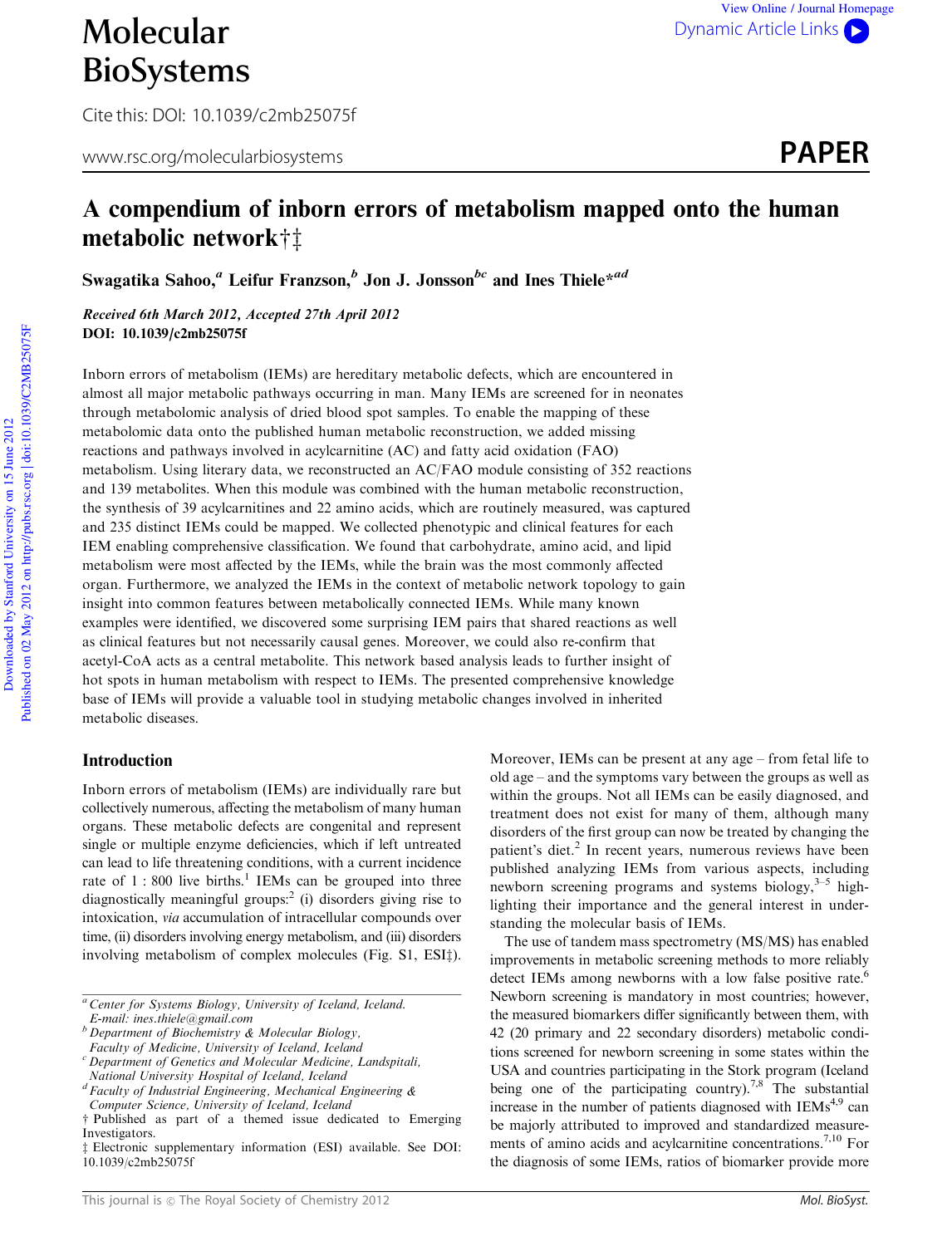insight about pathological states than absolute biomarker concentrations (e.g., tyrosine to phenylalanine ratio for the

diagnosis of phenylketonuria, OMIM: 261600). Fatty acid oxidation defects are highly prevalent IEMs with a collective incidence rate of  $1:9000$ .<sup>11</sup> In the case of infants, fatty acid oxidation serves as energy source within the first 12 hours of fasting; thus, they are more likely to manifest fatty acid oxidation defects.<sup>12</sup> Acylcarnitines tend to rise in blood and urine on the first day of the birth and then decline gradually.<sup>6</sup> By profiling numerous acylcarnitines, MS/MS technology has expanded the range of detection for fatty acid disorders (e.g., of medium chain acyl-CoA dehydrogenase deficiency) and for organic acid disorders (e.g., propionic academia and glutaric aciduria type-I).

Metabolic network reconstructions are assembled in a bottom-up approach based on genome annotation, biochemical, and physiological data. $13$  They summarize current knowledge about the target organism in a structured, stoichiometric manner. In many cases, manual curation including in-depth literature search is performed to ensure high quality and coverage of the reconstruction.<sup>14</sup> Once reconstructed, metabolic networks can be queried for their biochemical information, be employed to map various data types (e.g., transcriptomic data or metabolomic data), or serve as a starting point for computational modelling (see ref. 15 for a recent review).

## Results and discussion

The aim of this study was to compile a compendium of IEMs that map onto the available reconstruction of human metabolism<sup>16</sup> to enable the analysis of IEMs in a metabolic modelling context (Fig. 1). Therefore, we first reconstructed the fatty acid oxidation pathways to enable the mapping of routinely measured acylcarnitines, which were missing in the published reconstruction of human metabolism.<sup>16</sup> Subsequently, we mapped IEMs onto the expanded human metabolic network based on known affected genes, and assembled important phenotypic and clinical features of each IEM. Finally, we investigated the IEMs in the context of the expanded human metabolic reconstruction by identifying IEMs, which shared reactions and metabolites, therefore, representing hot spots in human metabolism.

#### Detailed reconstruction of acylcarnitine metabolism

In this study, we employed the published human metabolic reconstruction, Recon  $1$ ,<sup>16</sup> as a starting point for the acylcarnitine and fatty acid oxidation (AC/FAO) reconstruction module. The human metabolic reconstruction accounts for metabolic reactions occurring in any human cell, as defined by the human genome. As such, the reactions present in Recon 1 may not occur in all cells, but a particular cell type may only express a subset of metabolic enzymes captured by Recon 1. For example, the liver completely detoxifies ammonia to urea via urea cycle, however, in kidney the urea cycle is only partially active, i.e., kidney accounts for arginine synthesis. The majority of the reactions are mass and charge balanced, and many of them are assigned with structured Boolean relationships between genes, proteins, and reactions. Recon 1 captures all amino acids (except methylhistidine) measured in the newborn screening but it only accounts for the metabolism of six of

the 39 acylcarnitines (Table S1, ESI<sup>†</sup>). Moreover, Recon 1 accounts for most of the relevant reactions in beta fatty acid oxidation, while alpha and omega fatty acid oxidation reactions are only partially captured. After collecting supporting evidence from more than 150 peer reviewed articles and books, we reconstructed an AC/FAO module that accounts for 352 reactions, 139 metabolites, and 14 genes, with the reactions distributed within the endoplasmic reticulum, peroxisomes, mitochondria, and cytosol (Fig. 2B). The majority of the reactions are involved in fatty acid metabolism (Fig. 2A). Note that this reconstruction module is only functional in conjunction with Recon  $1^{16}$  or its successor.<sup>17</sup>

Acylcarnitines in the AC/FAO module. The AC/FAO module accounts for 39 acylcarnitines routinely measured in newborn screening (Table S1, ESI $\ddagger$ ), which include dicarboxylicacylcarnitines, hydroxy-acylcarnitines, and other short chain acylcarnitines (Fig. 2B). For instance, succinylcarnitine, a four carbon fatty acid is a dicarboxylic-acylcarnitine and generated via the valine, isoleucine and methionine pathway. Hydroxy-isovalerylcarnitine is a five carbon fatty acid attached to a carnitine moiety, has a hydroxy group at the third carbon atom and is generated via the leucine pathway. These two dicarboxylic-acylcarnitines are used as biomarkers for organic acidemias and more recently also for biotin deficiency.<sup>18–20</sup> A total of five reactions were added describing the synthesis of succinylcarnitine and hydroxyisovalerylcarnitine, and subsequent processing by the carnitine palmitoyltransferase 1 enzyme (CPT-1, E.C. 2.3.1.21), which is encoded by three gene isoforms CPT1A (GeneID: 1374), CPT1B (GeneID: 1375), and CPT1C (GeneID: 126129). Another dicarboxylic-acylcarnitine is glutarylcarnitine, which is an important biomarker in glutaric aciduria,<sup>21,22</sup> generated as an intermediate in lysine and tryptophan metabolism. Likewise, 3-hydroxy-butyrylcarnitine, a hydroxy-acylcarnitine and biomarker for short-chain-acyl-CoA-dehydrogenase deficiency,<sup>23</sup> is generated via butanoate metabolism. Hydroxyacylcarnitines generally serve as biomarkers for several mitochondrial fatty acid beta oxidation disorders.<sup>24</sup>

Other short chain acylcarnitines include acetylcarnitine, tiglylcarnitine, and isovalerylcarnitine. Acetylcarnitine is produced from acetyl-CoA, which is an important end product of fatty acid oxidation, ketogenic amino acid metabolism, and a precursor of cholesterol metabolism. An increased level of acetylcarnitine may reflect CPT-2 deficiency.<sup>25</sup> Tiglylcarnitine and isovalerylcarnitine are intermediates of isoleucine and leucine metabolism, respectively, and are formed from their respective precursor fatty acyl-CoAs, tiglyl-CoA and isovaleryl-CoA, by the action of the CPT-1 enzyme. These short chain acylcarnitines are biomarkers for methylacetoacetyl-CoA deficiency, isovaleric acidemia, and short-chain acyl-CoA dehydrogenase deficiency.26–28 The metabolic reactions of these important short chain acylcarnitines were added to the AC/FAO module.

Addition of carnitine shuttle to mitochondria and ABC transport reactions to the peroxisome. Specific transporters are required to deliver acyl-CoAs to their destined sub-cellular compartments for their oxidation. The three step carnitine shuttle system transports acyl-CoAs into the mitochondrion and this transport is reversible.<sup>29</sup> It involves reactions catalyzed by the CPT-1 enzyme,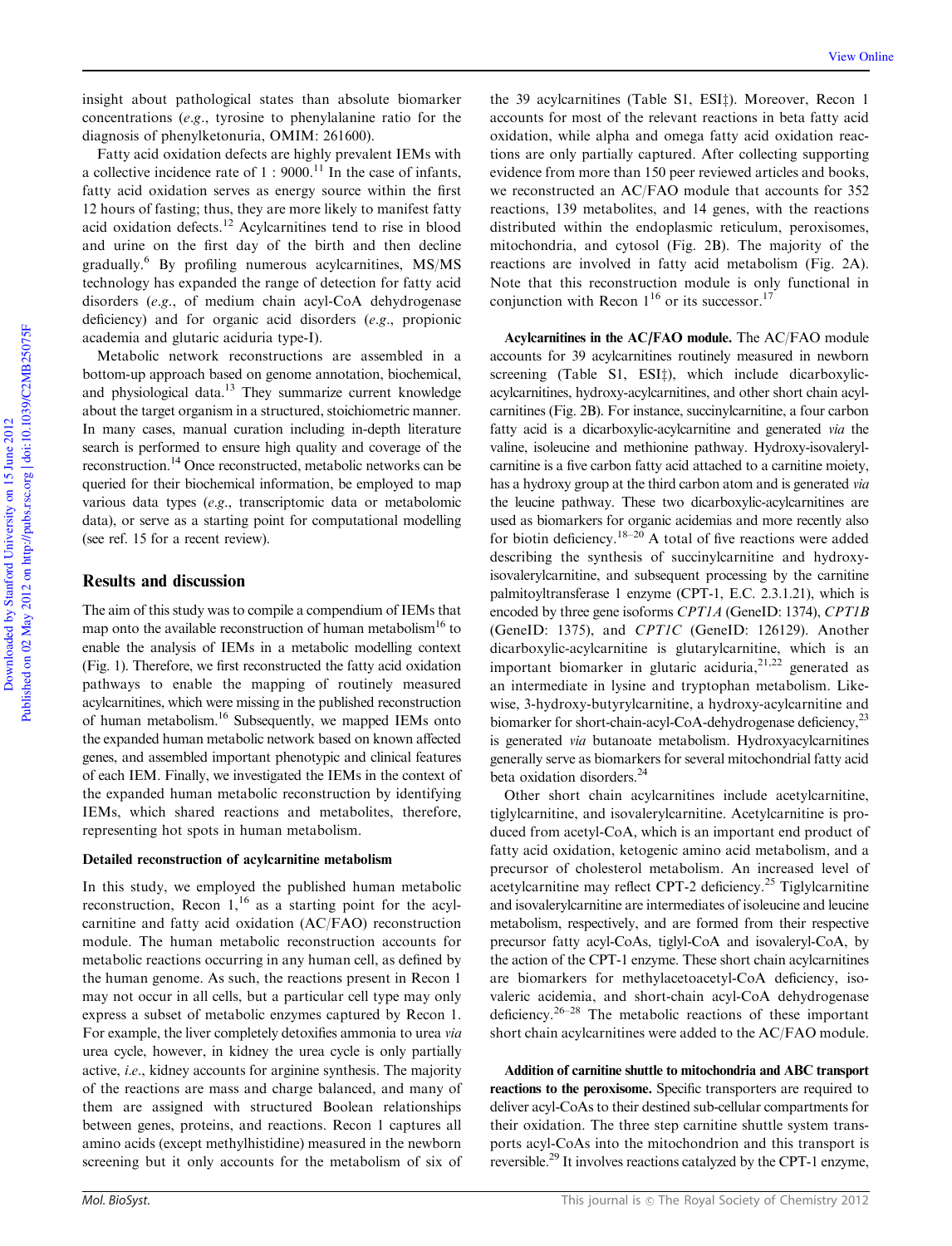

Fig. 1 Overview of the workflow that we used in this study. The metabolites, which are measured in the newborn screening program, were identified along with their chemical names, chemical formula, charge, normal physiological concentration, and related IEMs. These metabolites were then mapped onto Recon1, using name and formula, which led to the mapping of 20 amino acids and six acylcarnitines. For the remaining metabolites (i.e., 33 acylcarnitines), which could not be mapped, we reconstructed their respective metabolic pathways based on the literature, and added the corresponding reactions to the AC/FAO module. Subsequently, we combined the AC/FAO module with Recon 1, resulting in Recon1 AC/FAO. Thereafter, we employed the information retrieved from the literature to map the IEMs onto this extended reconstruction. A total of 235 IEMs could be mapped and subsequently classified along with their different physiological and clinical features. Another set of 139 IEMs were identified, termed as future IEMs, which could not be mapped onto Recon1 AC/FAO due to missing genes in the reconstruction. These 374 IEMs constitute the IEM compendium, which we mapped onto the human metabolic network to obtain a holistic network perspective of the captured IEMs.

the carnitine/acylcarnitine translocase protein (SLC25A20, GeneID: 788) and the carnitine *O*-palmitoyltransferase 2 (CPT2, GeneID: 1376, E.C. 2.3.1.21). The transport is affected in some IEMs, such as the carnitine uptake defect, CPT-1 deficiency, and CPT-2 deficiency.<sup>29</sup> The AC/FAO module contains a refined carnitine shuttle system with 38 reactions accounting for the reversible transport of a wide range of metabolites. Peroxisomes contain ATP-dependent transporters for the import of very long chain acyl-CoAs (Fig. 2B).<sup>30</sup> A total of ten ABC transport reactions and their associated genes were identified, including three genes of the ATP-binding cassette superfamily (*ABCD1*, GeneID: 215; *ABCD2*, GeneID: 225; ABCD3, GeneID: 5825). The human metabolic reconstruction accounts for the transport of 4,8-dimethylnonanoyl-CoA by the carnitine O-octanoyltransferase (CROT, GeneID: 54677, E.C. 2.3.1.137). The same protein also transports butyryl-CoA and hexanoyl-CoA into the peroxisome.<sup>29</sup> We included this extended substrate specificity in the AC/FAO module.

#### Addition of new fatty acid oxidation genes

To capture all fatty acid oxidation related IEMs, 84 mitochondrial beta-oxidation reactions and 63 metabolites were added to the AC/FAO module. We also added the necessary genes and their respective gene products, including hydroxyacyl-CoA dehydrogenase (HADH, GeneID: 3033, E.C. 1.1.1.35) and the acetyl-CoA acyltransferase 2 (ACAA2, GeneID: 10449, E.C. 2.3.1.16), which have substrate specificity for short and medium chain acyl-CoAs and catalyze the dehydrogenation and thiolytic cleavage step, respectively.<sup>31</sup> The 2,4-dienoyl-CoA reductase 1 (DECR1, GeneID: 1666, E.C. 1.3.1.34) was another auxiliary enzyme of the mitochondrial beta-oxidation of unsaturated acyl-CoAs that was missing in the human metabolic reconstruction. The addition of these three genes enabled the mapping of further five IEMs (Table S2, ESI<sup>†</sup>). Moreover, four additional genes were added to the AC/FAO module, whose products are mainly involved in activation and transport of fatty acids.<sup>32,33</sup> These were fatty acid transporter (SLC27A6, GeneID: 28965), bubblegum (ACSBG1, GeneID: 23205, E.C. 6.2.1.3), bubblegum related protein (ACSBG2, GeneID: 81616, E.C. 6.2.1.3), and diazepam binding inhibitor (DBI, GeneID: 1622).

Long and very long chain acyl-CoAs are oxidized in peroxisome before entering the mitochondrion. $34,35$  Therefore, 66 peroxisomal beta-oxidation reactions and 59 metabolites were included in the AC/FAO module (Fig. 2B) permitting the mapping of X-linked adrenoleukodystrophy (OMIM: 300100), acyl-CoA oxidase-1 (OMIM: 264470), and D-bifunctional-protein deficiencies (OMIM: 261515). The peroxisome contains the complete enzymatic machinery for handling unsaturated fatty acids.<sup>36,37</sup> In the human metabolic reconstruction, important auxiliary proteins, reactions, and their respective genes were missing and were thus included in the AC/FAO module. This addition comprises the functions of the peroxisomal 2,4-dienoyl-CoA reductase 2 (DECR2, GeneID: 26063, E.C. 1.3.1.34) and the enoyl-CoA delta isomerase 2 (PECI, GeneID: 10455, E.C. 5.3.3.8).

Alpha oxidation of phytanic acid was also reconstructed in detail in the AC/FAO module (Fig. 2B). Two new genes and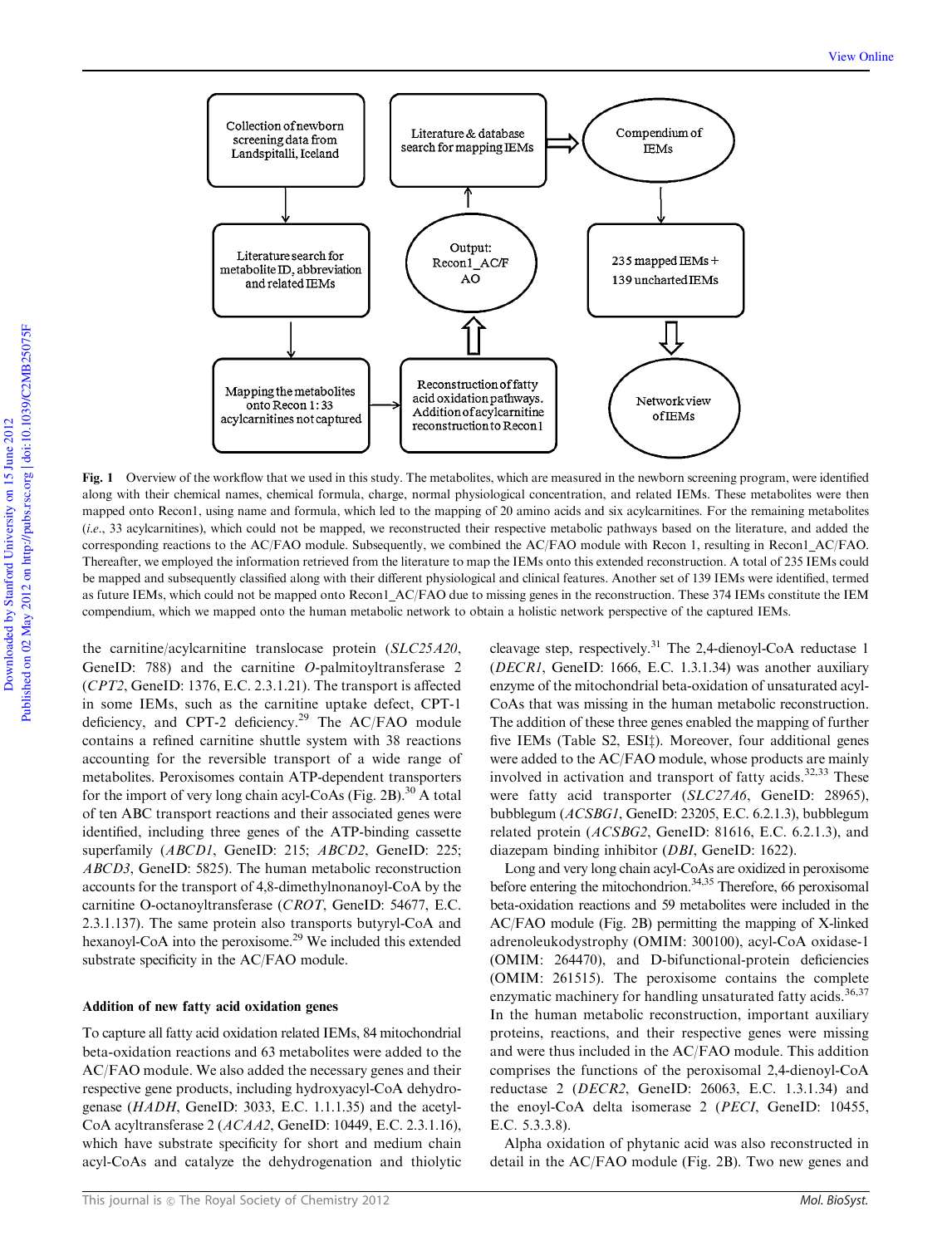Published on 02 May 2012 on http://pubs.rsc.org | doi:10.1039/C2MB25075F Published on 02 May 2012 on http://pubs.rsc.org | doi:10.1039/C2MB25075F Downloaded by Stanford University on 15 June 2012 Downloaded by Stanford University on 15 June 2012



Fig. 2 General properties of the AC/FAO module. (A) Overview of the fatty acid oxidation pathways, along with their definitions, substrate preferences, key steps involved, and associated disorders. (B) Schematic map of the key reactions in the AC/FAO module and their sub-cellular location. The numbers indicate the number of reactions per metabolic pathway. The substrates for the omega oxidation pathway are very long chain fatty acids and long chain fatty acids, while the products are dicarboxylic acids, which further undergo beta oxidation in the peroxisome. Phytanic acid, which is a substrate for the alpha fatty acid oxidation, produces pristanic acid. This product is further beta-oxidized in the proxisomes before finally entering the mitochondrion. The fatty acyl-CoA molecules are transported between the peroxisomes and mitochondria in the form of acylcarnitines, and once inside the mitochondria they may either undergo complete beta oxidation generating acetyl-CoA (in the case of even chain fatty acid) or propionyl-CoA (in the case of odd chain fatty acid) and finally produce energy through the oxidative phosphorylation in the mitochondria. However, if the beta oxidation is incomplete, it produces hydroxy fatty acids, which are then shuttled out of the mitochondrion as acylcarnitines. Substrates for peroxisomal beta oxidation are long chain and vary long chain fatty acids entering the peroxisome via an ATP dependent transport system. Short, medium, and long chain fatty acids enter mitochondria as acylcarnitines. (C) Key characteristics of Recon 1 and Recon1 AC/FAO. A reversible version of the Recon 1 reactions, i.e., 64 reactions of the carnitine shuttle system, was also added (not shown here, see Table S9 and supplement text for details). \*Taken from ref. 103. \*\*Corresponds to primary literature, peer review articles, and books that were used only for the acylcarnitine reconstruction. Abbreviations used: FA – fatty acid; PUFA – poly unsaturated fatty acid; ER – endoplasmic reticulum; FAO – fatty acid oxidation; VLCFA – very long chain fatty acid; LCFA – long chain fatty acid; MCFA – medium chain fatty acid; SCFA – short chain fatty acid; C2 – acetyl-CoA; C3 – propionyl-CoA.

the reactions catalyzed by the respective gene product were added: fatty acid transporter (SLC27A2, GeneID: 11001, E.C. 6.2.1.-) and phytanoyl-CoA 2-hydroxylase 1 (HACL1, GeneID: 26061, E.C. 4.1.-.-). Reduced activity of the SLC27A2 transporter protein has been reported to be responsible for the biochemical pathology in X-linked adrenoleukodystrophy in mouse models.<sup>38</sup> Omega oxidation is important for the generation of dicarboxylic acids; therefore, eight reactions were added to AC/FAO (Fig. 2B).

Detailed reconstruction of fatty acid oxidation reactions. The long chain fatty acids were only partially captured in the human metabolic reconstruction. Gene-protein-reaction (GPR) associations for three acyl-CoA dehydrogenases: C-2 to C-3 short chain (ACADS, GeneID: 35, E.C. 1.3.99.2), C-4 to C-12 straight chain (ACADM, GeneID: 34, E.C. 1.3.99.3), and very long chain (ACADVL, GeneID: 37, E.C. 1.3.99.-), were incorporated according to their substrate specificities. We also added the reactions catalyzed by the trifunctional hydroxyacyl-CoA dehydrogenase (HADHA, GeneID: 3030 and HADHB, GeneID: 3032; E.C. 4.2.1.17/1.1.1.211/ 2.3.1.16),<sup>31</sup> which catalyses the steps after desaturation of long acyl-CoAs  $($  > 14 carbon units). The mitochondrial short chain enoyl-CoA hydratase 1 (ECHS1, GeneID: 1892, E.C. 4.2.1.17) catalyzes the hydration step for medium and short chain fatty acyl-CoAs, but in Recon 1, the gene product catalyzes only reactions involved in tryptophan and beta-alanine metabolism. Hence, the hydration steps are needed to be added to account for the relevant fatty acid oxidation reactions. We also expanded the substrate specificity of the enoyl-CoA delta isomerase 1 (DCI, GeneID: 1632, E.C. 5.3.3.8), which has only one reaction associated in Recon 1. These comprehensive additions to the fatty acid oxidation pathway enabled the mapping of numerous IEMs, including peroxisomal acyl-CoA oxidase deficiency/adrenoleukodystrophy pseudoneonatal (OMIM: 264470), Zellweger syndrome, neonatal adrenoleukodystrophy and infantile Refsum disease, D-bifunctional protein deficiency (OMIM: 261515), and pseudo-Zellweger syndrome.

All enzymes involved in omega oxidation were present in Recon 1, but catalyzed only reactions involving either xenobiotic or eicosanoid metabolism, while reactions of the omega oxidation of fatty acids were missing. The AC/FAO module accounts for all known reactions of the omega oxidation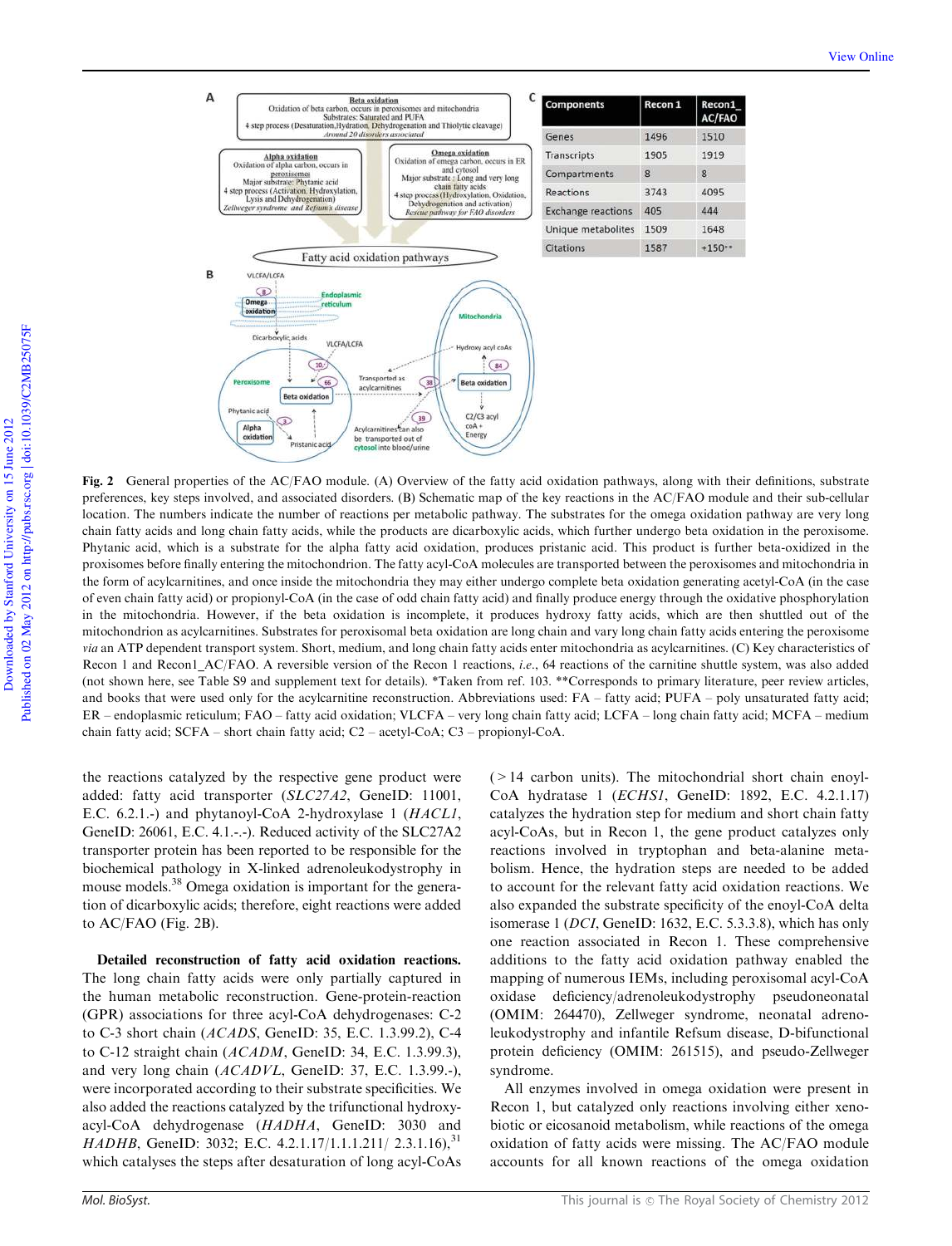pathway<sup>39–43</sup> along with the relevant GPR association, linking the corresponding genes to these reactions. The participating genes include the cytochrome P450 family genes (CYP4F2, GeneID: 8529, E.C. 1.14.13.30; CYP4F3, GeneID: 4051, E.C. 1.14.13.30), the aldehyde dehydrogenase 3 family (ALDH3A2, GeneID: 224, E.C. 1.2.1.3), the alcohol dehydrogenase (*ADH5*, GeneID: 128, E.C. 1.1.1.1), and the acyl-CoA synthetase (ACSL5, GeneID: 51703, E.C. 6.2.1.3). A detailed description of all fatty acid oxidation pathways is provided in ESI.<sup>†</sup>

## Mapping of inborn errors of metabolism onto the human metabolic reconstruction

A major aim of this study was to create a comprehensive compendium of IEMs that maps onto the human metabolic reconstruction. We therefore joined our AC/FAO module with the published human metabolic reconstruction (Recon  $1$ <sup>16</sup> and called this extended network Recon1\_AC/FAO. To map defective genes *(i.e.*, gene mutations that cause an IEM) reported in the literature and databases for the various IEMs to reactions, we employed the GPR associations defined for the 1510 metabolic genes accounted for in Recon1 AC/FAO. After extensive literature search, we identified 235 IEMs, which had all causal genes captured in Recon1\_AC/FAO (Table S2,  $ESI_+^+$ ). In 139 cases, not all genes known to cause an IEM were present in the reconstruction and we collected them in a separate list (Table S3, ESI<sup>†</sup>), which represents a starting point for future extension and gap filling of functionalities included in the human metabolic reconstruction.<sup>44,45</sup> The following information was retrieved for each IEM from the literature and databases: affected organs, mode of inheritance, biomarkers, biomarker concentrations, and phenotype. While we illustrate some interesting cases below, a complete list of mapped IEMs and all relevant information can be found in Table S2, ESI.<sup>1</sup>

Pathway classification. The 235 mapped IEMs could be grouped into 16 different central metabolic pathways (Fig. 3A). The highest number of IEMs was found to be in carbohydrate metabolism (65), followed by amino acid metabolism (54), and lipid metabolism (51). Carbohydrate metabolism includes a wide range of metabolic pathways, more so, since we counted also glycoprotein and glycolipid metabolism to this subsystem. Moreover, this class of inherited disorders is well studied.<sup>46</sup> The 235 IEMs were caused by defects in 250 unique metabolic genes, which encode enzymes catalyzing 1067 reactions in total (this includes 750 unique and 317 shared metabolic reactions). A similar distribution pattern was observed for the affected genes, when categorizing them according to their biochemical pathway. The higher number of reactions relative to the number of genes was caused by the broad substrate specificity of many enzymes, which was particularly true for enzymes involved in the fatty acid oxidation metabolism. This analysis highlights that a systems biology modelling approach may facilitate significantly the assessment of an IEM's contribution to its global metabolic phenotype.

Mode of inheritance and phenotype analysis. IEMs follow a particular mode of inheritance.<sup>47</sup> We grouped the IEMs based on five different modes of inheritance: (i) autosomal recessive,

(ii) autosomal dominant, (iii) autosomal recessive or autosomal dominant (as seen in hypophosphatasia, OMIM: 241500, OMIM: 241510, and OMIM: 146300), (iv) X-linked or autosomal dominant (as seen in familial gynecomastia, OMIM: 139300 and OMIM: 107910), and (v) X-linked pattern (X-linked recessive and X-linked dominant IEMs treated as one mode, i.e., X-linked pattern) (Table S2 and S4, ESI<sup>+</sup>). Inheritance patterns were identified for 199 (61%) of the IEMs, as the majority of the remaining IEMs have not been studied sufficiently or have been only identified in very few individuals so that the pattern of inheritance could not be established. This latter group includes acetyl-CoA carboxylase deficiency (OMIM: 200350), AICA-ribosiduria (OMIM: 608688), and hepatic lipase deficiency (OMIM: 151670). The majority of the IEMs with the reported inheritance pattern were autosomal recessive (163 IEMs, 82%).

IEMs can also be classified according to the number of phenotypic patterns observed. Different phenotypes arise due to modifier genes, allelic variations, complex genetic and environmental interactions, or environmental factors. Therefore, specific effects may be seen at different age (i.e., appearance of specific morphological features), or may lead to difference in the severity of the disorder. $48,49$  We were able to collect such information for 90 IEMs (38%) (Table S2 and S5, ESI<sup>†</sup>). The majority of these IEMs present two phenotypic forms. For example, a classic form and a mild form (e.g., in medium chain acyl-CoA dehydrogenase deficiency, OMIM: 201450), an acute and a chronic form (e.g., in isovaleric academia, OMIM: 243500), an early and a delayed onset (e.g., in carbamoyl phosphate synthetase I deficiency, OMIM: 237300), a severe and a moderate form (e.g., in glucose-6-phosphate dehydrogenase deficiency, OMIM: 305900), a type 1 and a type 2 form (e.g., in 3-methylcrotonyl-CoA carboxylase deficiency, OMIM: 210200 and OMIM: 210210). Other IEMs have a more complex phenotypic pattern (Table S2, ESI‡).

Organ classification. Clinical manifestations observed in affected patients with particular IEMs were also noted. A total of 28 organ systems were affected in 217 distinct IEMs. Most of the remaining IEMs, such as essential pentosuria (OMIM: 260800), erythrocyte AMP deaminase deficiency (OMIM: 612874), and acatalasemia (OMIM: 115500), present no apparent clinical dysfunction. As one may expect, the organ systems were not equally affected by IEMs (Fig. 3B). A criterion for calling an organ 'affected' was either (i) when a clinical sign was reported by a clinical practitioner (e.g., tongue in mucopolysaccharidosis VI, OMIM: 253200), (ii) when a symptom was described by the patient, (iii) an identified pathological report, (iv) an established biochemical defect (e.g., kidneys in renal glucosuria, OMIM: 233100, due to inability of the renal tubules to reabsorb glucose), or (v) a combination of these criteria. For example, cherry red spot signs on the eye have been reported as abnormal feature in Sandhoff disease (OMIM: 268800) and Tay–Sach's disease (OMIM: 272800); thus, the eye was noted as being affected. For some IEMs, organs can be affected at a later stage, as it is the case for the CPT-2 deficiency (lethal neonatal form, OMIM: 608836), where postmortem examination showed diffuse lipid accumulation in the liver, heart, kidneys, adrenal cortex,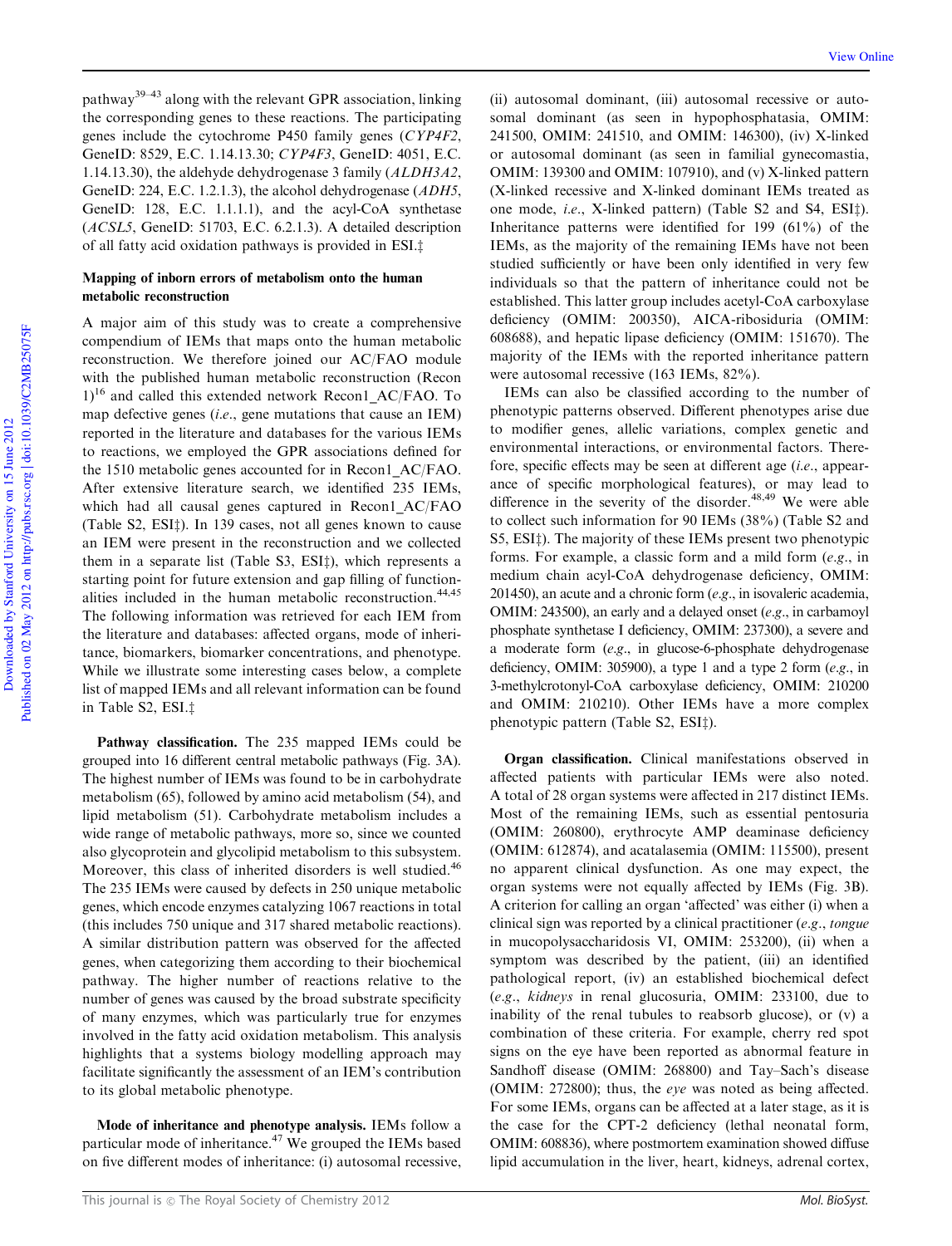

B

Fig. 3 Distribution of IEMs based on various properties. (A) The 235 IEMs mapped onto Recon1 AC/FAO were categorized into 16 different metabolic categories. The comparison between the number of IEMs (black), number of genes (white), and number of reactions (grey) per IEM category is plotted on a logarithmic scale. A total of 250 unique genes encode for gene products catalyzing 750 unique metabolic reactions, which are affected in at least one IEM. (B) Percentage of IEMs that affect different organ systems. For simplicity we only show highly affected organs.

skeletal muscle, and lungs. In these cases, the affected organs were noted based on these data. Certain organs, such as the liver, pancreas, bile canaliculi, and gall bladder were deliberately treated separately from the digestive system since these organs are specifically affected in certain disorders without involvement of the digestive system as a whole. For example, glycogen storage disease type 6/Hers disease affects only the liver,<sup>50</sup> while the HMG-CoA lyase deficiency (OMIM: 246450) affects only liver and pancreas and the familial hypercholanemia (OMIM: 607748) affects the liver and bile canaliculi. The category digestive system mainly represents the small and large intestine in our classification scheme. The nervous system includes the central nervous system and the peripheral nervous system. The nervous system was also deemed to be affected in IEMs with hypotonia as a clinical sign (e.g., in 3-methylcrotonyl-CoA carboxylase deficiency, propionic academia, and aromatic

 $L$ -amino acid decarboxylase deficiency<sup>51</sup>) since hypotonia, or reduced muscle tone, is related to motor nerve dysfunction, which is controlled by the brain. Using this classification scheme, we found the nervous system to be the most commonly affected organ by IEMs. This result can be explained in part on the basis that in almost all aminoacidopathies (second most prevalent category of IEMs, Fig. 3A), blood concentration of one or more amino acids is increased, which then competitively inhibits the transport of essential amino acids across the blood–brain-barrier.<sup>52</sup> Amino acids and their important derivative metabolites also serve as neurotransmitters, which are serine (produces the choline part of acetylcholine), tyrosine (produces <sup>L</sup>-3,4-dihydroxyphenylalanine, dopamine, and catecholamines), tryptophan (produces serotonin), glycine, glutamate (produce gama-aminobutyric acid), and histidine (produces histamine). In many aminoacidurias, there may be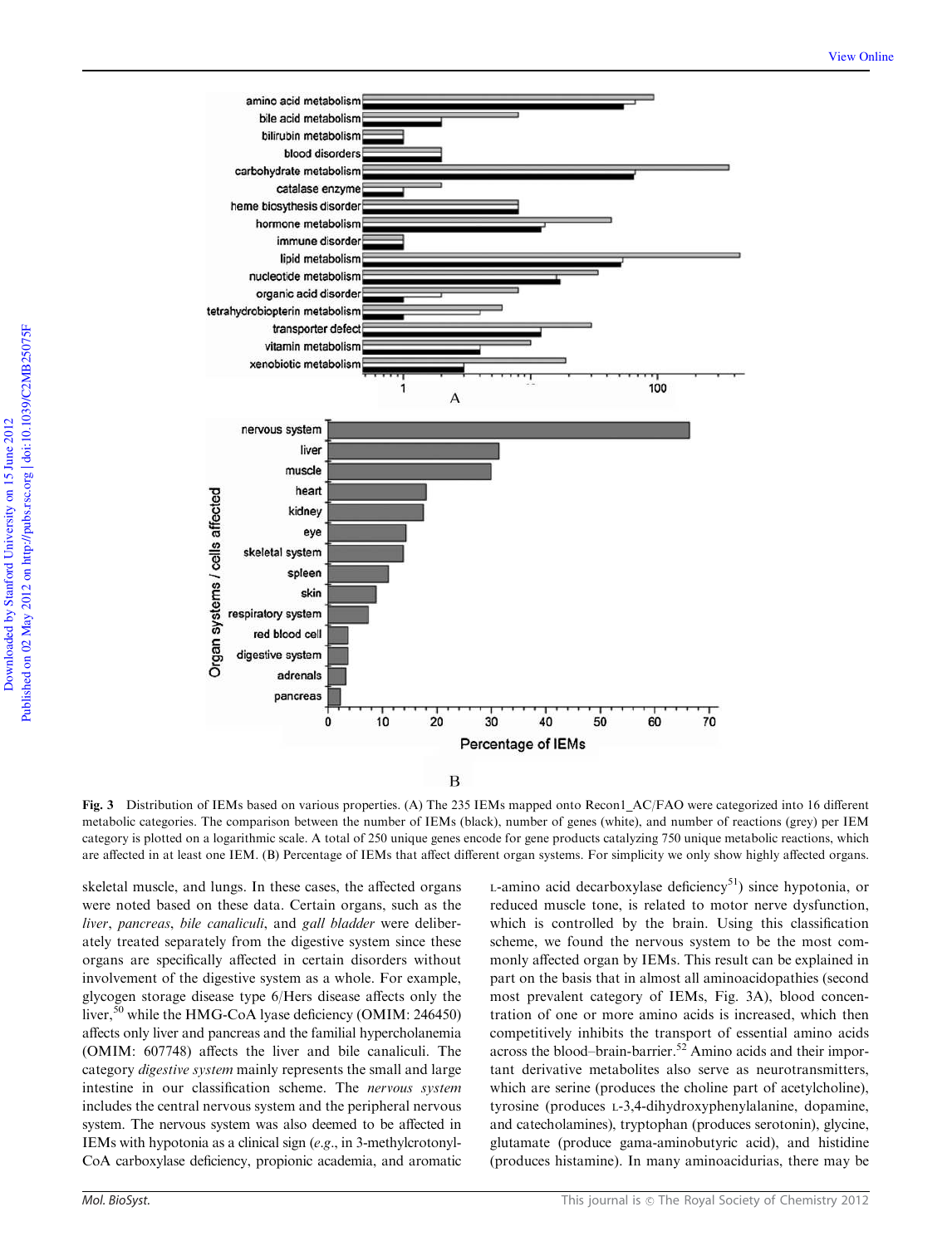observed deficits of neurotransmitters, particularly of N-methyl- $D$ -aspartate, and of their receptors.<sup>52</sup> Furthermore, low levels of N-acetylaspartate and high levels of lactate in the brain, besides high levels of branched chain amino acids in both the brain and blood, are observed during metabolic de-compensation, and indicate mitochondrial dysfunction leading to brain energy failure.<sup>53,54</sup> These examples illustrate how a defective amino acid metabolism can dramatically affect the nervous system. The category 'muscles' includes skeletal and smooth muscles but not cardiac muscles, since we considered the heart as a separate organ category. Carbohydrates and lipids provide energy to muscles while amino acids help in forming muscle proteins, which explains why these metabolic pathway defects affect muscle function. The liver is the central metabolic unit of the human body accounting for majority of the biochemical transformations. A disturbance in any metabolic pathway will eventually affect the liver's function. Energy supply of the *heart* is mostly provided by fatty acids; however, glucose, lactate, ketone bodies, and amino acids are also used in different proportions.<sup>55</sup>

Biomarker classification. Enzyme assays, which test for enzyme activity, and identification of specific mutations, are frequently used as diagnostic tools for IEMs.<sup>2</sup> The diagnosis of IEMs experienced a tremendous rise with the advent of highthroughput detection techniques, such as mass spectrometry.<sup>56</sup> Metabolic biomarkers arise due to the presence of an IEM and are extensively used for diagnosis. For example, a disease either causes accumulation of a biomarker (e.g., elevated triglycerides in Tangier disease, OMIM: 205400) or the decrease/absence of a specific metabolite (e.g., carnitine in the carnitine uptake defect, OMIM: 212140). In fact, 17 different metabolites are used as biomarkers for the diagnosis of 130 of the 235 IEMs (Fig. S2, ESI<sup>†</sup>). Metabolic biomarkers are, of course, acylcarnitines and amino acids, which also include amino acid derivatives, such as 5-oxoproline, 3-methoxytyrosine, and 5-hydroxytryptophan, but also include the other classes of compounds (see Table S2 (ESI‡) for a complete list). For example, carbohydrates account for a variety of compounds, most notably dolichol, oligosaccharides, galactitol, galactose, glucose, xylulose, arabitol, ribitol, glycogen, and glycan molecules. Cholesterol includes free and esterified cholesterol and its steroid derivatives (lipoproteins like HDLcholesterol). Fatty acids include both straight and branched chain fatty acids as well as their derivatives, such as 2-ethyl-3-keto-hexanoic acid and 3-hydroxyisovaleric acid. The lipids class includes, for example, triglycerides, prostagladins (leukotrienes), and glycerol. The organic acids class represents a wide range of compounds, such as glycolic acid, glyoxylic acid, glyceric acid, and oxalic acid (see Table S2 (ESI‡) for the detailed classification scheme).

To assess the use of different metabolic biomarkers and enzyme assays employed for diagnosis of IEMs, we compared the reported biomarkers across the mapped IEMs. We found that enzyme assays are used for the diagnosis of 34% of the mapped IEMs (Fig.  $S2$ , ESI $\ddagger$ ). Moreover, we found that the measurement of amino acid and acylcarnitine concentrations are primary laboratory tests, followed by tests for carbohydrates, organic acids, and fatty acids. In fact, acylcarnitine profiling is

one of the emerging trends<sup>57</sup> due to the numerous roles of carnitine in the body.<sup>58</sup> Abnormal concentrations of acylcarnitines may indicate aminoacidopathies, fatty acid oxidation defects, and organic acid disorders. However, the absence of acylcarnitine abnormalities does not rule out disorders and needs to be confirmed by enzyme assays.<sup>57</sup> Moreover, all diagnostic criteria need confirmation for the presence of known mutations in the corresponding gene(s).<sup>57,59,60</sup> The DNA analysis may serve as sole diagnostic test for some IEMs, including infantile neuroaxonal dystrophy (OMIM: 256600) and leber congenital amaurosis type 3 (OMIM: 612712).

Types of therapies. Six different types of therapies are used to treat 158 of the 235 mapped IEMs  $(67\%)$  (Table S6, ESI $\ddagger$ ). The different therapeutic measures include dietary interventions, medications, organ transplantation, enzyme replacement therapy, and gene therapy. Enzyme replacement therapy is used to treat, for example, adenosine deaminase deficiency (OMIM: 102700), Fabry disease (OMIM: 301500), Pompe disease (OMIM: 232300), and mucopolysaccharidosis type VI/Maroteaux–Lamy syndrome (OMIM: 253200). Organ transplantation usually involves either bone marrow transplant or a specific organ, and is generally employed in cases of mucopolysaccharidosis type I (OMIM: 607014) and methylmalonic academia.<sup>61</sup> So far, enzyme replacement therapy has been promising, e.g., for lysosomal storage disorders, while organ transplantation has only shown limited success due to graft rejection.<sup>2</sup> Additionally, gene therapy depends on the possible extent and duration of the gene expression without leading to toxicity.<sup>2</sup> On the other hand, dietary measures and specific medications have been preferred methods for the treatment of many IEMs. Therefore, we considered diet and medications as separate categories for IEMs, which are treated solely by these measures (see Table S2 (ESI $\ddagger$ ) for a complete list).

#### Functional network view of the IEM compendium

The combined Recon1\_AC/FAO metabolic network accounted for 3032 metabolites, 4095 reactions, and 1919 transcripts, corresponding to 1510 unique genes, with metabolites and reactions distributed over eight compartments (Fig. 2C). We investigated the 235 mapped IEMs from a functional network topology perspective. First, we determined the number of reactions associated with each IEM (Fig. 4A). Interestingly, six IEMs were associated with more than 50 reactions each in Recon1\_AC/FAO (Table S2, ESI<sup>†</sup>), including CPT-1 deficiency and Zellweger syndrome (both having 71 reactions associated with their respective defective genes). These IEMs with high reaction association represent hubs in the metabolic network, which are expected to have a great impact on the network functionality when perturbed. In fact, many of these IEMs are known to have a severe phenotype (Table S2,  $ESI<sub>1</sub><sup>+</sup>$ ). While 97 (41%) of the IEMs had only one reaction associated, we were interested in whether there were any IEMs, which had multiple associated reactions, that shared reactions and exhibited similar or overlapping phenotype. We identified 53 IEM pairs, consisting of 52 unique IEMs, which share at least one metabolic reaction in Recon1\_AC/FAO. The reaction overlap, and potential similarities of disease phenotypes,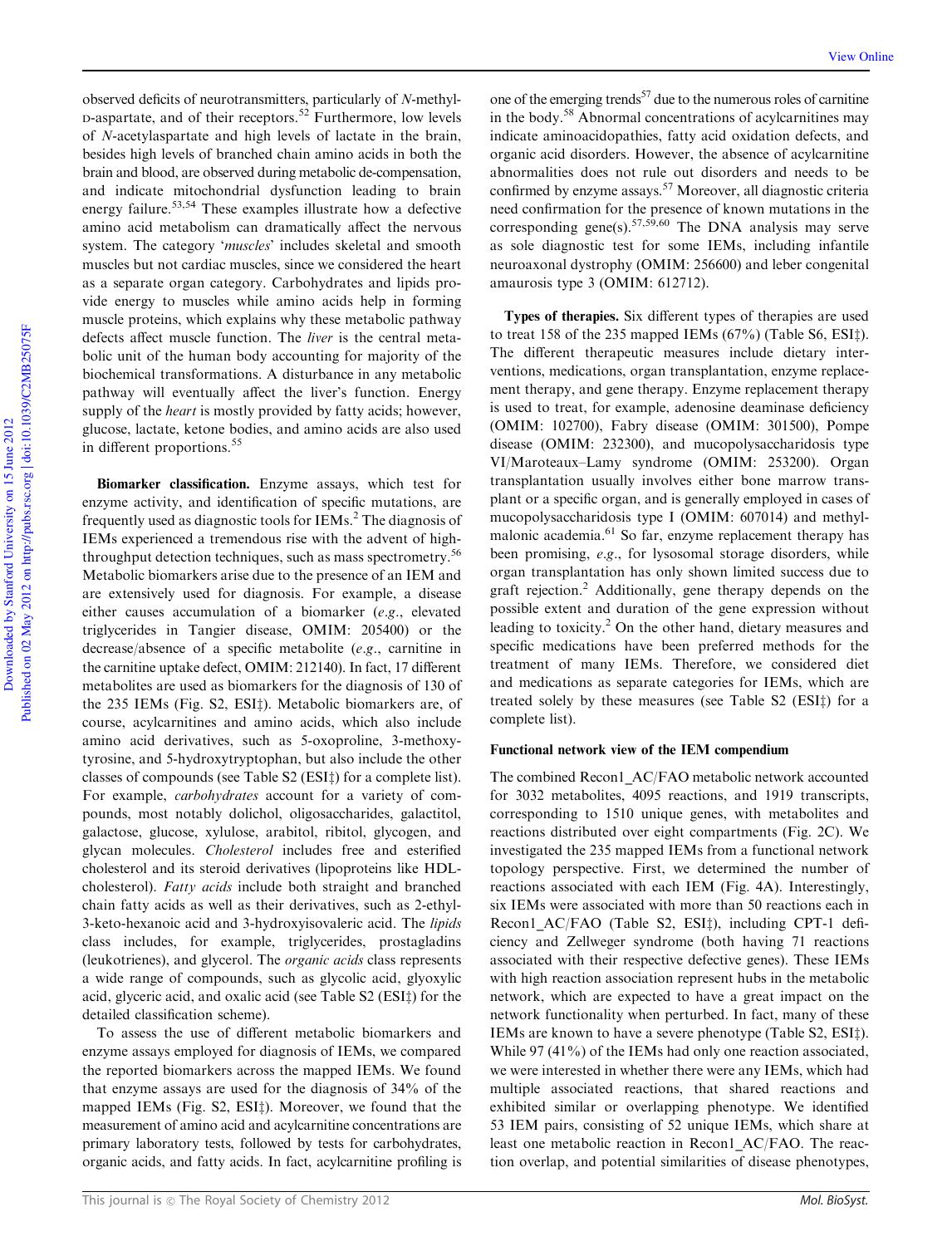

Fig. 4 Network properties of the IEM compendium. (A) The graphic shows the number of reactions affected per IEM (rank ordered). We used the gene-protein-reaction associations present in Recon1\_AC/FAO to determine the number of reactions catalyzed by enzymes in Recon1\_AC/ FAO that is known to be deficient in IEMs (see also Table S2, ESI‡). (B) Many IEMs are connected in the metabolic reconstruction through shared metabolites. We use the highly connected, important central metabolite acetyl-CoA to illustrate the metabolic connectivity of the IEMs (shown adjacent to the respective metabolisms) within the human metabolic network. Malonyl-CoA, which is formed from acetyl-CoA via the action of acetyl-CoA carboxylase (E.C. 6.4.1.2), participates in fatty acid synthesis, and a potent inhibitor of CPT-I enzyme (E.C. 2.3.1.21). Malonyl-CoA levels are regulated by malonyl-CoA decarboxylase (E.C. 4.1.1.9). All together, these enzymes maintain fine-tuning between fatty acid breakdown and synthesis.

may also hamper the diagnosis of these IEMs. At the same time, this network driven view on IEMs permits us to correlate diseases that may not be associated with each other otherwise. We were particularly interested in those IEMs that had all reactions in common since these IEMs and knowledge about their phenotypes and biomarkers could be used in subsequent studies to assess the model's predictive capabilities and may

also underline the importance of tissue- and cell-type specific reconstructions for metabolic modelling.

Furthermore, we identified seven reaction pairs in Recon1\_AC/ FAO that shared all reactions (Table 2). Interestingly, these IEM pairs also shared clinical features. For example, the Tay–Sachs disease (OMIM: 272800) and the Sandhoff disease (OMIM: 268800) are caused by a defect in the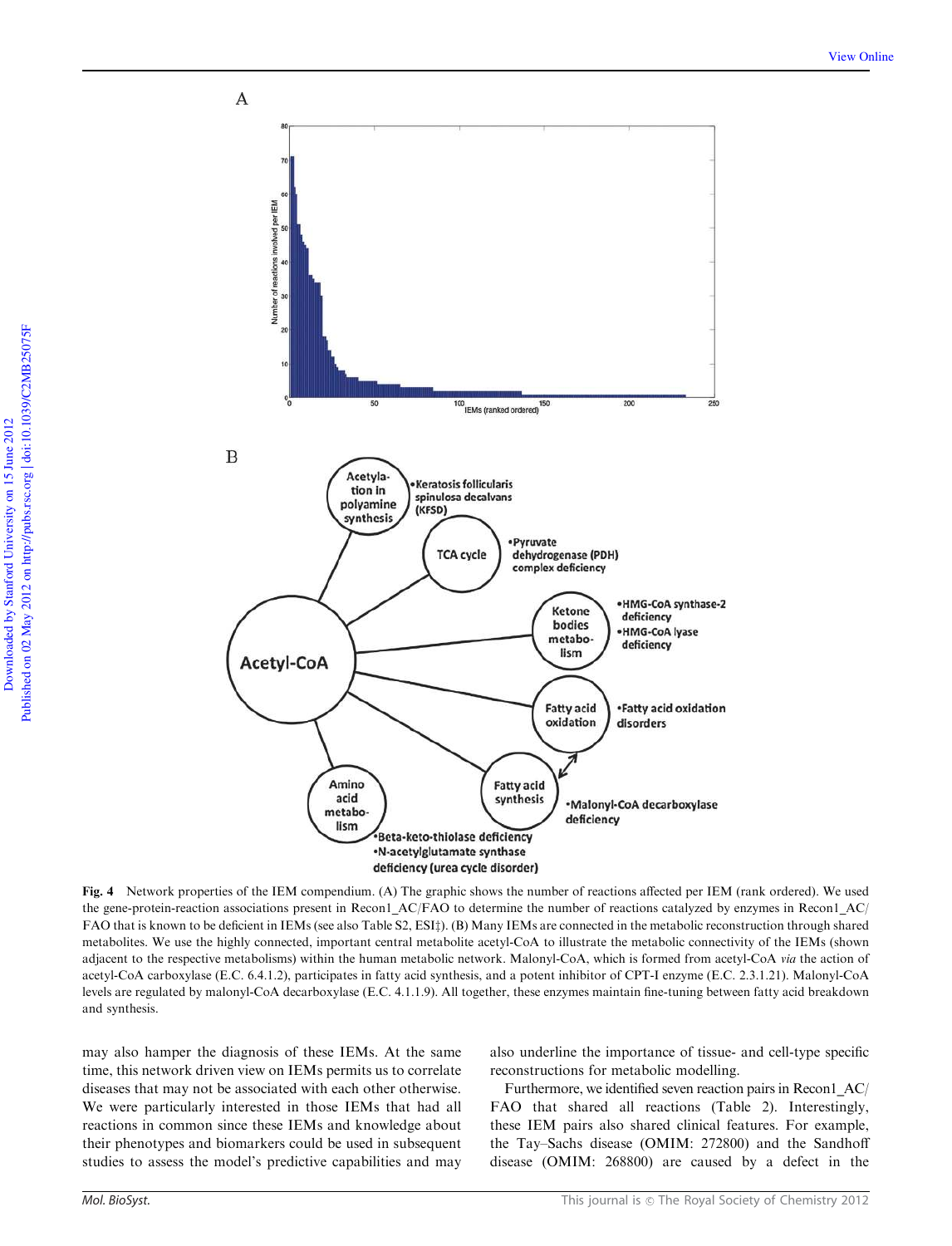beta-hexosaminidase (E.C. 3.2.1.52). $^{62}$  The beta-hexosaminidase catalyzes the glycosyl bond hydrolysis, thus removing amino sugars from the non-reducing ends of oligosaccharides.<sup>63</sup> Three forms of the enzyme have been described (A, B, and S) with distinct structures and subunit compositions.<sup>64</sup> The gene  $HEXA$ (Gene ID: 3073) encodes the alpha subunit, whereas the gene HEXB (Gene ID: 3074) encodes the beta subunit of the enzyme. Though different mutations in these two genes lead to Tay–Sachs disease and Sandhoff disease, these diseases are clinically indistinguishable (OMIM: 268800).<sup>65</sup> Nonetheless, a mouse model study has reported differences in phenotypes.<sup>66</sup> Another interesting case was the IEM pair of sialidosis (OMIM: 256550) and Morquio syndrome (OMIM: 253000), which are both defects in carbohydrate metabolism and exhibit similar neurologic abnormalities<sup>67</sup> (Table 2).

The network view of IEM compendium does not only allow us to determine reactions that are shared between IEMs but also assists in the systematic identification of IEMs, which are connected through common metabolites. This analysis was triggered by the observation that many IEMs were adjacent on the metabolic map (Fig. 5). Metabolic connectivities between IEMs may also highlight co-morbidities.<sup>68</sup> When excluding highly connected metabolites, such as adenosine triphosphate, water, and protons, we found that acetyl-CoA in particular acted as a common link between the metabolic pathways, which is a well-known fact in biochemistry. Acetyl-CoA is (i) used to acetylate various metabolites, including polyamines, (ii) generated as an end-product of leucine and isoleucine catabolism, (iii) a precursor for cholesterol and fatty acid synthesis, and (iv) required to form N-acetyl-glutamate, which is an allosteric activator of carbamoyl-phosphate-synthase-I  $($ E.C. 6.3.4.16 $)$  catalyzing the first reaction of the urea cycle.<sup>69</sup> Under normal physiological conditions, acetyl-CoA enters the TCA cycle after being produced by beta fatty acid oxidation.

However, under prolonged fasting conditions, acetyl-CoA enters ketone body synthesis, and they appear in urine.<sup>69,70</sup> Our network-based analysis further revealed that acetyl-CoA serves a hub linking different important IEMs (Fig. 4B), whereas the metabolic fate of acetyl-CoA varies depending on pathways and pathophysiological conditions.

### Simulation of phenylketonuria with the metabolic model of Recon1\_AC/FAO

Phenylketonuria (PKU, OMIM: 261600) is caused by mutations in PAH (GeneID: 5053) that may lead to complete or partial loss of the phenylalanine hydroxylase activity (E.C. 1.14.16.1). The enzyme catalyzes hydroxylation of phenylalanine to tyrosine (Table 1). We chose PKU to demonstrate how a model derived from Recon1\_AC/FAO can be used to simulate enzymopathies and to predict potential changes in biofluid concentrations. Therefore, we deleted the model reactions associated with the PAH gene, as defined through the GPRs, to simulate the consequences of complete loss of enzyme activity. The model was allowed the uptake and secretion of all metabolites with defined exchange reactions. We then performed flux balance analysis,<sup>71</sup> where the exchange reaction for L-tyrosine or <sup>L</sup>-phenylalanine was used as an objective function. As expected, <sup>L</sup>-tyrosine secretion rate was zero in the PKU model, while <sup>L</sup>-tyrosine secretion was possible in the model corresponding to the healthy state. This result is consistent as PKU patients usually have low plasma tyrosine levels (OMIM: 261600), which is most often seen due to low enzyme activity. In contrast, no change in <sup>L</sup>-phenylalanine uptake or secretion was calculated in the PKU model compared to the healthy model. Thus, the model could not accurately represent the accumulation of phenylalanine (in form of phenylalanine secretion), which has been observed in plasma, urine, and cerebrospinal fluid



Fig. 5 Visualization of 375 IEMs in our IEM compendium on the human metabolic map. This metabolic map, obtained from Kegg,<sup>104</sup> gives an overview of current knowledge about human metabolism based on the human genome and known biochemistry. We map the genes from Recon1\_AC/FAO (green), the genes underlying the 235 mapped IEMs (red), and the genes corresponding to the 139 uncharted IEMs (orange). Note that 245 Recon1\_AC/FAO genes and 55 uncharted IEM genes could not be mapped. The blue circles represent the different amino acids and acylcarnitines, which are routinely measured in the newborn screening program (see Table S1 (ESI‡) for details). This map represents only a subset of the metabolic pathways captured in Recon1\_AC/FAO; we could only map 14 acyl-CoAs and 17 amino acids.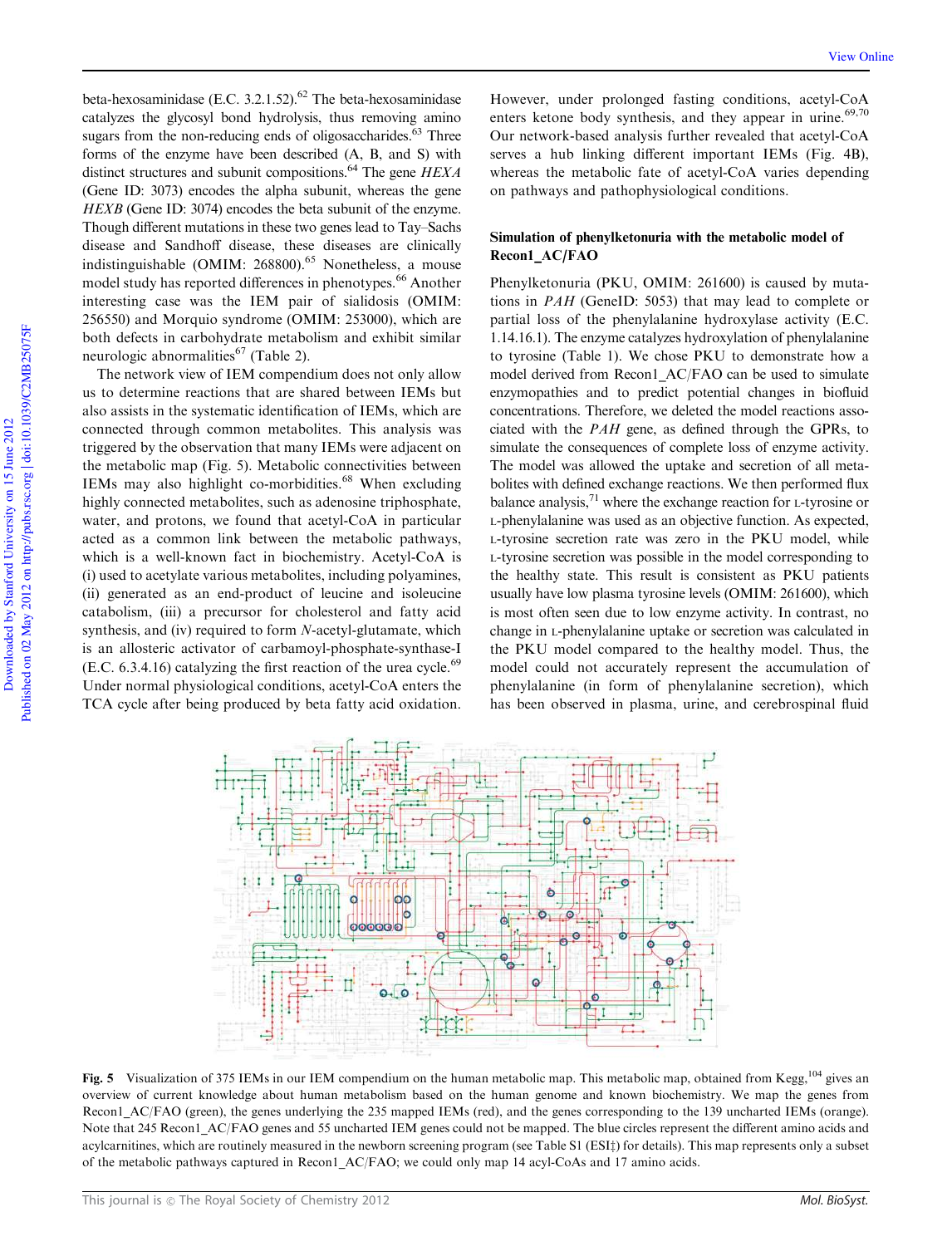| Criteria               | Definition                                                                                                                                                                                                                                                  | Characterization of PKU                                                                                                                                                                                        |
|------------------------|-------------------------------------------------------------------------------------------------------------------------------------------------------------------------------------------------------------------------------------------------------------|----------------------------------------------------------------------------------------------------------------------------------------------------------------------------------------------------------------|
| Pathway classification | IEMs were classified according to their metabolic                                                                                                                                                                                                           | Amino acid metabolism                                                                                                                                                                                          |
| Affected genes         | pathways<br>Mutations in the gene lead to (i) non-functional<br>protein, (ii) mutated protein, or (iii) no protein                                                                                                                                          | Phenylalanine hydroxylase ( <i>PAH</i> , GeneID: 5053, E.C.<br>1.14.16.1)                                                                                                                                      |
| Affected reactions     | synthesis. All these instances give rise to an IEM<br>Genes encode enzymes that catalyze reactions. IEMs<br>are seen due to enzyme deficiencies, transporter, or<br>co-factor defects; thereby, reactions are either<br>blocked or follow abnormal pathways | $O_2$ + phenylalanine + tetrahydrobiopterin > tyrosine +<br>dihydrobiopterin + $H2O$ (PHETHPTOX2 in Recon 1).<br>Accumulated phenylalanine produces phenylacetate and<br>phenyllactate as abnormal metabolites |
| Mode of inheritance    | IEMs are inherited in a dominant or recessive<br>pattern. Majority of the IEMs are autosomal<br>recessive                                                                                                                                                   | Phenylketonuria follows an autosomal recessive pattern of<br>inheritance                                                                                                                                       |
| Phenotypes             | A single metabolic defect may present various<br>phenotypic patterns, which may range from two to<br>seven different forms (see text and ESI)                                                                                                               | Three major types: phenylketonuria (PKU), non-PKU<br>hyperphenylalaninemia and variant PKU                                                                                                                     |
| Affected organs        | The severity of the IEMs is assessed by their ability to<br>affect organ systems. While some of the IEMs may be<br>un-noticed, many of them have profound effects on<br>different organ systems                                                             | Brain                                                                                                                                                                                                          |
| Biomarkers             | Biomarkers enable easy and early diagnosis of IEMs                                                                                                                                                                                                          | In plasma: increased phenylalanine and phenylalanine/tyrosine<br>ratio. In urine: increased excretion of 2-hydroxyphenylacetic<br>acid, phenyl lactic acid, and phenyl pyruvic acid                            |
| Therapies available    | IEMs, when diagnosed at a young age, are<br>often treatable. Various therapeutic measures<br>are available, including dietary interventions,<br>medications, gene therapy, enzyme replacement,<br>and organ transplantation                                 | Phenylalanine restricted diet. In fact, most disorders of<br>amino acid metabolism are controlled by dietary interventions                                                                                     |

Table 1 Properties of mapped IEMs explained using classical phenylketonuria (PKU, OMIM: 261600) as an example

of PKU patients (OMIM: 261600). The accumulation is due to decreased utilization of phenylalanine by the phenylalanine hydroxylase, while there is a continuous supply of dietary phenylalanine. As we do not explicitly model the dietary intake and human cells cannot synthesize phenylalanine, we did not calculate increase in net phenylalanine secretion.

## **Conclusions**

In this study, we generated an extended metabolic reconstruction, Recon1\_AC/FAO, which accounts for all metabolic and transport reactions necessary to enable the mapping of biomarkers measured in newborn screening programs.<sup>7,8</sup> Furthermore, we compiled a comprehensive compendium of 235 IEMs that have all causal genes captured in Recon1\_AC/FAO, containing also important phenotypic, genetic, and clinical features for each IEM.

A challenge that we encountered during the reconstruction process was the correct identification of some acylcarnitines, as MS/MS measurements do not always provide sufficient chemical details about the unsaturated fatty acids (i.e., positional isomers). To enable the inclusion of more metabolites and corresponding reactions in the reconstruction, more precise measurements are needed.

The IEMs of the compendium were categorized based on different criteria to assess to which extent they affect whole body and the global metabolism. For instance, the organ classification will be of additional value when tissue- and cell type specific reconstructions and models are employed rather than a generic human metabolic network. A current challenge in computational modelling of metabolism is how one can generate in a (semi-) automated manner tissue- and cell-type specific reconstructions based on 'omics' data (e.g., transcriptomics).<sup>72</sup> The organ classification of IEMs could be used to further refine

tissue-specific metabolic reconstruction. Moreover, as the simulation of PKU highlighted, the use of a tissue-specific model rather than the generic model derived from Recon1\_AC/ FAO and more defined boundary constraints will further increase the predictive potential of the effects of IEMs on the overall metabolism and metabolite biomarkers.

In addition to the mapped 235 IEMs, we identified 139 'uncharted' IEMs (Table S3, ESI<sup>t</sup>), which could not be mapped onto Recon1 AC/FAO due to missing genes. These IEMs were classified under metabolic and non-metabolic IEMs (e.g., causing a defect in regulatory or signalling pathways), depending on the chief mechanism involved. The uncharted metabolic IEMs will be a good starting point for further extension and refinement of the human metabolic reconstruction. For instance, the mapping of inherited disorders of lipid metabolism will require further extension of the current human metabolic reconstruction as only 51 IEMs of the lipid metabolism could be mapped. Numerous new disorders have been identified<sup>12</sup> and many of them are fatal, therefore, this class of IEMs will be an important future extension of the human metabolic reconstruction. In contrast, the inclusion of the non-metabolic IEM will require the expansion of the metabolic reconstruction for further cellular processes, such as signalling,  $73-75$  macromolecular synthesis,<sup>76–78</sup> and transcriptional regulation.<sup>76,79,80</sup>

The presented extension to the current human metabolic reconstruction is not only important and relevant to map and analyze newborn screening data but also to map large-scale metabolomic data sets of plasma and urine from defined patient groups. For instance, serum metabolite concentration data for more than 1000 participants have been recently published, along with their genetic variants, from the KORA population.<sup>81</sup> Thanks to our extension, a majority of these metabolite measurements could be mapped and analyzed within the metabolic network context.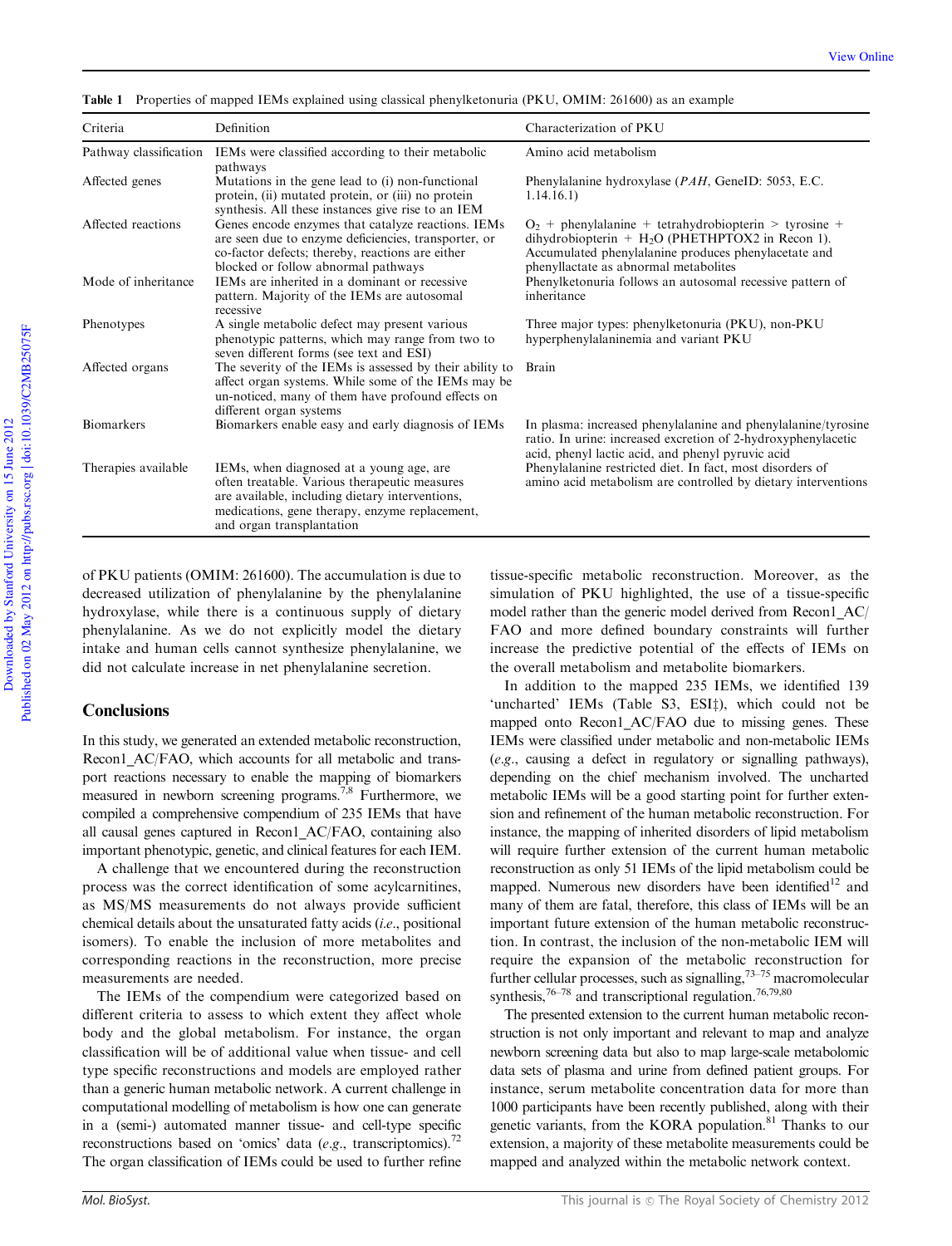Downloaded by Stanford University on 15 June 2012<br>Published on 02 May 2012 on http://pubs.rsc.org | doi:10.1039/C2MB25075F Published on 02 May 2012 on http://pubs.rsc.org | doi:10.1039/C2MB25075F Downloaded by Stanford University on 15 June 2012

| HEXB encodes the beta subunit of the enzyme. Even<br>features and neurologic abnormalities. Additionally,<br>34<br>3<br>3<br>$\sim$<br>$\mathbf{\sim}$<br>34<br>51<br>51<br>carrier protein Aralar2 deficiency<br>carrier protein Aralar2 deficiency<br>Calcium-binding mitochondrial<br>Band 3 anion transport protein<br>Band 3 anion transport protein<br>Calcium-binding mitochondrial<br>Beta-N-acetylhexosaminidase<br>Chondroitinase (E.C. 3.1.6.4)<br>Beta-N-acetylhexosaminidase<br>Glycogen (starch) synthase<br>Glycogen (starch) synthase<br>AMP deaminase (3.5.4.6)<br>AMP deaminase (3.5.4.6)<br>Sialidase (3.2.1.18)<br>(E.C. 2.4.1.11)<br>(E.C. 2.4.1.11)<br>(E.C. 3.2.1.52)<br>(E.C. 3.2.1.52)<br>Carbohydrate<br>Carbohydrate<br>Carbohydrate<br>Carbohydrate<br>Carbohydrate<br>Carbohydrate<br>metabolism<br>metabolism<br>metabolism<br>metabolism<br>metabolism<br>metabolism<br>Amino acid<br>metabolism<br>metabolism<br>metabolism<br>Nucleotide<br>Nucleotide<br>Transport<br>Transport<br>Transport<br>SLC25A13 (GeneID: 10165)<br>SLC25A13 (GeneID: 10165)<br>SLC4A1 (GeneID: 6521)<br>SLC4A1 (GeneID: 6521)<br>GALNS (GeneID: 2588)<br>AMPD3 (GeneID: 272)<br>AMPD1 (GeneID: 270)<br>HEXA (GeneID: 3073)<br>HEXB (GeneID: 3074)<br>NEUI (GeneID: 4758)<br>GYS2 (GeneID: 2998)<br>GYS1 (GeneID: 2997)<br>NICCD (Neonatal intrahepatic<br>Mucopolysaccharidosis type IV<br>Erythrocyte AMP deaminase<br>Distal renal tubular acidosis<br>type A/Morquio syndrome<br>cholestasis caused by citrin<br>Hereditary spherocytosis-4<br>Muscle glycogen synthase<br>Myoadenylate deaminase<br>Liver glycogen synthase<br>Type II citrullinemia<br>Tay-Sachs disease<br>Sandhoff disease<br>deficiency)<br>deficiency<br>deficiency<br>deficiency<br>deficiency<br>Sialidosis<br>type 1 | <b>IEM</b> pairs | Genes involved | Pathway involved | Enzyme (E.C. number) | No. of shared<br>reactions | Remarks                                                                                                                                                                                                                                                                                                                                                                                                                                               |
|-------------------------------------------------------------------------------------------------------------------------------------------------------------------------------------------------------------------------------------------------------------------------------------------------------------------------------------------------------------------------------------------------------------------------------------------------------------------------------------------------------------------------------------------------------------------------------------------------------------------------------------------------------------------------------------------------------------------------------------------------------------------------------------------------------------------------------------------------------------------------------------------------------------------------------------------------------------------------------------------------------------------------------------------------------------------------------------------------------------------------------------------------------------------------------------------------------------------------------------------------------------------------------------------------------------------------------------------------------------------------------------------------------------------------------------------------------------------------------------------------------------------------------------------------------------------------------------------------------------------------------------------------------------------------------------------------------------------------------------------------------------------------------------------------------------|------------------|----------------|------------------|----------------------|----------------------------|-------------------------------------------------------------------------------------------------------------------------------------------------------------------------------------------------------------------------------------------------------------------------------------------------------------------------------------------------------------------------------------------------------------------------------------------------------|
|                                                                                                                                                                                                                                                                                                                                                                                                                                                                                                                                                                                                                                                                                                                                                                                                                                                                                                                                                                                                                                                                                                                                                                                                                                                                                                                                                                                                                                                                                                                                                                                                                                                                                                                                                                                                             |                  |                |                  |                      |                            | HEXA gene encodes the alpha subunit, whereas                                                                                                                                                                                                                                                                                                                                                                                                          |
|                                                                                                                                                                                                                                                                                                                                                                                                                                                                                                                                                                                                                                                                                                                                                                                                                                                                                                                                                                                                                                                                                                                                                                                                                                                                                                                                                                                                                                                                                                                                                                                                                                                                                                                                                                                                             |                  |                |                  |                      |                            | though different mutations in these two genes lead to<br>Tay–Sachs disease and Sandhoff disease, these<br>diseases are clinically indistinguishable <sup>65</sup>                                                                                                                                                                                                                                                                                     |
|                                                                                                                                                                                                                                                                                                                                                                                                                                                                                                                                                                                                                                                                                                                                                                                                                                                                                                                                                                                                                                                                                                                                                                                                                                                                                                                                                                                                                                                                                                                                                                                                                                                                                                                                                                                                             |                  |                |                  |                      |                            | Common clinical features in both, i.e., coarse                                                                                                                                                                                                                                                                                                                                                                                                        |
|                                                                                                                                                                                                                                                                                                                                                                                                                                                                                                                                                                                                                                                                                                                                                                                                                                                                                                                                                                                                                                                                                                                                                                                                                                                                                                                                                                                                                                                                                                                                                                                                                                                                                                                                                                                                             |                  |                |                  |                      |                            | the structural changes in Morquio syndrome may<br>lead to nervous symptoms, which are also seen in sialidosis <sup>67</sup>                                                                                                                                                                                                                                                                                                                           |
|                                                                                                                                                                                                                                                                                                                                                                                                                                                                                                                                                                                                                                                                                                                                                                                                                                                                                                                                                                                                                                                                                                                                                                                                                                                                                                                                                                                                                                                                                                                                                                                                                                                                                                                                                                                                             |                  |                |                  |                      |                            | type 2 Citrullinemia type 2 may develop after several<br>years of being asymptomatic in NICCD patients <sup>91,92</sup><br>Same gene is affected in NICCD and citrullinemia                                                                                                                                                                                                                                                                           |
|                                                                                                                                                                                                                                                                                                                                                                                                                                                                                                                                                                                                                                                                                                                                                                                                                                                                                                                                                                                                                                                                                                                                                                                                                                                                                                                                                                                                                                                                                                                                                                                                                                                                                                                                                                                                             |                  |                |                  |                      |                            |                                                                                                                                                                                                                                                                                                                                                                                                                                                       |
|                                                                                                                                                                                                                                                                                                                                                                                                                                                                                                                                                                                                                                                                                                                                                                                                                                                                                                                                                                                                                                                                                                                                                                                                                                                                                                                                                                                                                                                                                                                                                                                                                                                                                                                                                                                                             |                  |                |                  |                      |                            | The enzyme is encoded by different isoforms, which                                                                                                                                                                                                                                                                                                                                                                                                    |
|                                                                                                                                                                                                                                                                                                                                                                                                                                                                                                                                                                                                                                                                                                                                                                                                                                                                                                                                                                                                                                                                                                                                                                                                                                                                                                                                                                                                                                                                                                                                                                                                                                                                                                                                                                                                             |                  |                |                  |                      |                            | deficiency. <sup>33</sup> The defect in the muscle form is one of the<br>depends on tissue specific expression. Low plasma<br>observed in cases of Erythrocyte AMP deaminase<br>most common types of muscle enzyme defects. It<br>exhibits myalgia <sup>94</sup> and is linked to obesity and<br>diabetes <sup>95</sup><br>uric acid level but no apparent clinical signs are                                                                         |
|                                                                                                                                                                                                                                                                                                                                                                                                                                                                                                                                                                                                                                                                                                                                                                                                                                                                                                                                                                                                                                                                                                                                                                                                                                                                                                                                                                                                                                                                                                                                                                                                                                                                                                                                                                                                             |                  |                |                  |                      |                            | is comparatively rare and associated with hypogly-<br>cemia, mental retardation and seizures. <sup>96-98</sup> The<br>muscle form is associated with cardiomyopathy and<br>exercise intolerance <sup>99</sup><br>muscle isoform). Liver glycogen synthase deficiency<br>Glycogen synthase has two isozymes (liver and                                                                                                                                 |
|                                                                                                                                                                                                                                                                                                                                                                                                                                                                                                                                                                                                                                                                                                                                                                                                                                                                                                                                                                                                                                                                                                                                                                                                                                                                                                                                                                                                                                                                                                                                                                                                                                                                                                                                                                                                             |                  |                |                  |                      |                            | Band 3 protein is a multi-spanning membrane pro-<br>tein in the red blood cell. <sup>100</sup> Genetic mutations in the<br>SLC4A1 gene result in two different types of defect,<br>i.e. hereditary spherocytosis and distal renal tubular<br>acidosis type 1. These diseases may co-occur in an affected individual. <sup>101</sup> Specific reasons for this co-<br>occurrence is still not known but very frequently<br>reported <sup>101,102</sup> |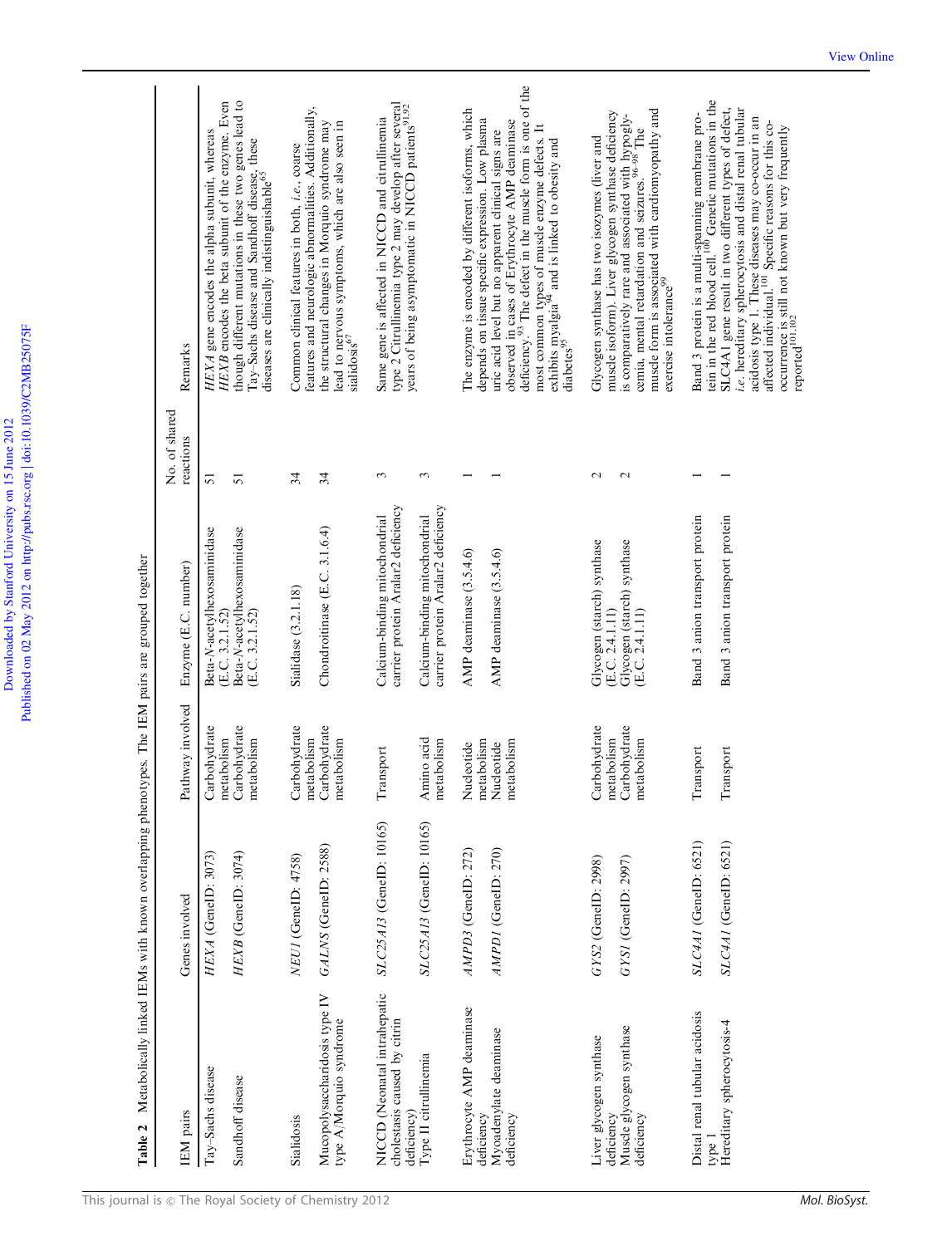| Table 2 (continued)                                    |                                    |           |                                                     |                            |                                                                                              |
|--------------------------------------------------------|------------------------------------|-----------|-----------------------------------------------------|----------------------------|----------------------------------------------------------------------------------------------|
| <b>IEM</b> pairs                                       | Genes involved                     |           | Pathway involved Enzyme (E.C. number)               | No. of shared<br>reactions | Remarks                                                                                      |
| Renal tubular acidosis, distal,<br>autosomal recessive | ATP6V0A4 (GeneID: 50617) Transport |           | V-type proton ATPase 116 kDa<br>subunit a isoform 4 |                            | The affected genes encode for different subunits of<br>the V-ATPase pump. This pump mediates |
| Renal tubular acidosis (RTA)                           | $ATP6VIBI$ (GeneID: 525)           | Transport | V-type proton ATPase subunit B,                     |                            | intracellular acidification and consists of a V0 (A, B, C,                                   |
|                                                        |                                    |           | kidney isoform                                      |                            | D, E, F, G and H subunits) and a V1 domain (a, c, c',                                        |
|                                                        |                                    |           |                                                     |                            | $c'$ , and d subunits). The ATP6V0A4 gene encodes the                                        |
|                                                        |                                    |           |                                                     |                            | a-subunit of the V1 domain, whereas the ATP6V1B1                                             |
|                                                        |                                    |           |                                                     |                            | gene encodes B-subunit of the V0 domain (Gene ID                                             |
|                                                        |                                    |           |                                                     |                            | 50617 and 525). Similar clinical features are observed                                       |
|                                                        |                                    |           |                                                     |                            | n renal tubular acidosis (distal, autosomal recessive)                                       |
|                                                        |                                    |           |                                                     |                            | and RTA                                                                                      |

View Online

Metabolism has been found to be abnormal in many diseases. In this study, we identified potential IEM hubs in the metabolic network, which are connected by inter-linking metabolites. The use of comprehensive mathematical metabolic models for the analysis of IEMs is promising, especially, for those IEMs, which have currently no diagnosis. Moreover, computational modelling may be particularly valuable for those IEMs that are very rare and have currently no promising diagnostic and therapeutic regime.

## Materials and methods

## Routinely measured biomarkers in newborn screening data

We used information obtained from the Landspitali (Icelandic National University Hospital) for routinely measured biomarkers, which include 18 standard and four non-standard amino acids (i.e., argininosuccinate, methylhistidine, ornithine and citrulline), 36 acylcarnitines, and 23 ratios (of amino acids and acylcarnitines) (see Table S1  $(ESI<sub>+</sub>)$  for a complete list). Furthermore, we considered three additional acylcarnitines (C14:1-OH, C16:2-OH, C14:2-OH) to be mapped onto the human reconstruction. Note that measured methylhistidine concentrations cannot be mapped onto the human reconstruction. We retrieved the molecular formulae and chemical structure for each metabolite from the literature and/or databases.

## Human metabolic reconstruction

The published human metabolic reconstruction, Recon  $1$ , <sup>16</sup> was obtained from the BiGG database<sup>82</sup> in SBML format<sup>83</sup> and loaded into our reconstruction tool,  $r\text{BioNet}, \, ^{84}$  using the COBRA toolbox.<sup>85</sup> Recon 1 consists of 3743 reactions, 2766 metabolites, and 1905 transcripts (corresponding to 1495 unique genes). Genes are connected to their respective reactions based on Boolean logic by defining gene–proteinreaction (GPR) associations for each network reaction. AND signifies that two gene products are required to carry out one reaction (enzyme complex), while OR stands for either gene product is sufficient for the reaction (isozyme).

## AC/FAO reconstruction module

The reconstruction was done using an established protocol<sup>14</sup> and the rBioNet reconstruction extension<sup>84</sup> for the COBRA toolbox.<sup>85</sup> Besides information retrieved from more than 150 primary publications and books, we used numerous databases (Table S7, ESI z). Reaction directionality information was obtained from the literature and/or from thermodynamic considerations.86–88 We employed the COBRA toolbox to combine the AC/FAO module with Recon 1, and named the resulting expanded reconstruction Recon1\_AC/FAO. The content of the AC/FAO module can be found in Table S9, ESI.‡

## IEM collection and analysis

Candidate IEMs were mapped onto Recon1\_AC/FAO using GPR associations in Recon1\_AC/FAO and reported affected gene(s) of an IEM. Phenotypic and clinical information for each IEM was retrieved from primary literature, books, and databases (Table S8, ESI‡). A complete list of mapped and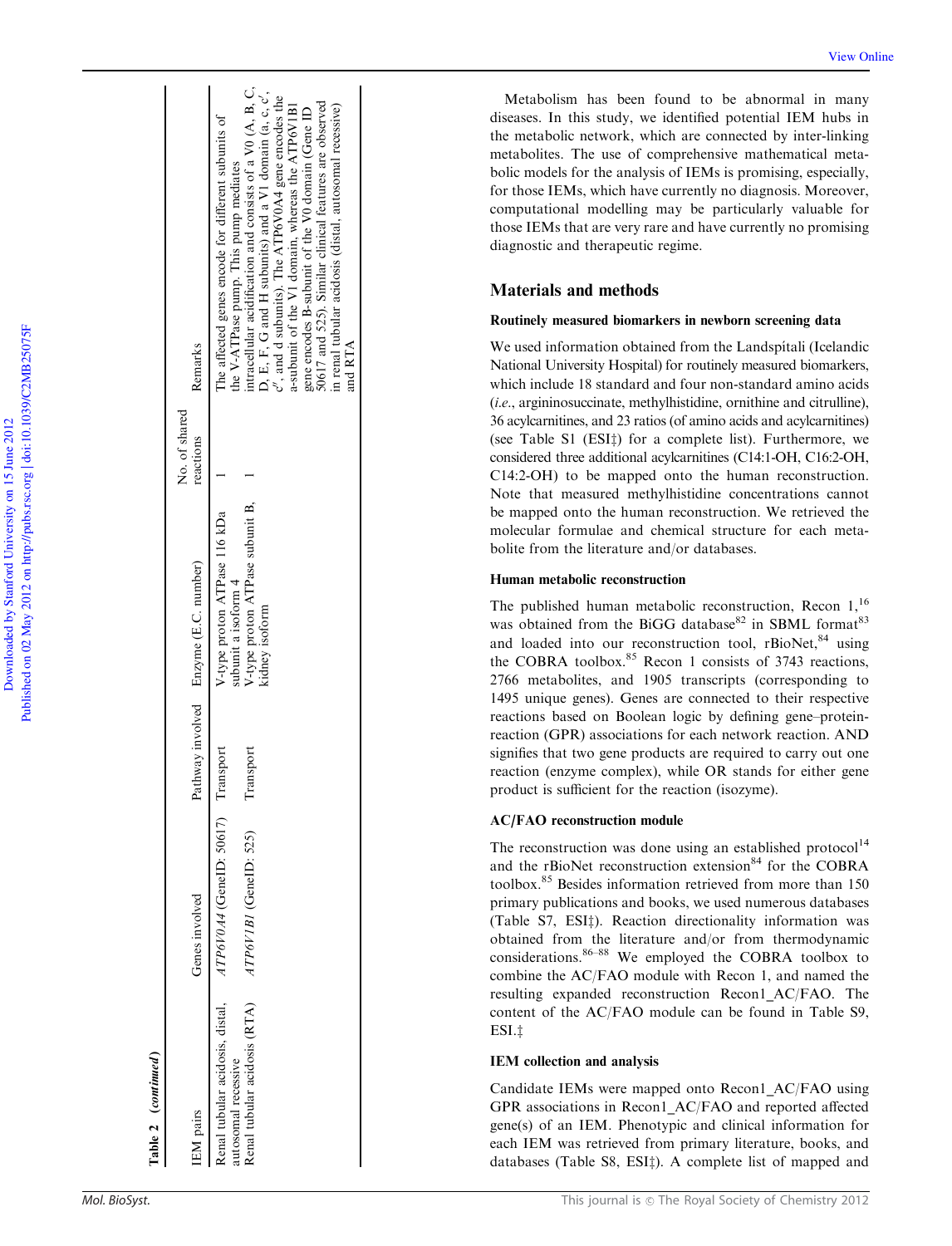future IEMs along with their characteristics can be found in Tables S2 and S3 (ESI<sup>†</sup>), respectively.

#### Network based analysis of IEMs

Using the GPR associations defined in Recon1\_AC/FAO, we mapped all 235 IEMs onto the network. The reconstruction was converted into a mathematical model using the COBRA toolbox. The resulting stoichiometric matrix, S, has m rows, one for each metabolite, and n columns, one for each reaction. If a metabolite *i* participates in a reaction *j*, then the cell  $S(i,j)$ has a non-zero entry, where the number corresponds to the stoichiometric coefficient of the corresponding reaction j. By definition, substrates have a negative coefficient, while products have a positive coefficient. Similarly, the model of Recon1\_AC/FAO contains a matrix describing the links between genes and reactions, deemed G. Using G, we mapped the IEMs from genes to reactions, resulting in a new matrix  $M$ , in which each row corresponds to an IEM and each column corresponds to a reaction. Using a binary version of  $M(M_{\text{bin}})$ , we multiplied  $M_{\text{bin}}$  with its transpose. Each diagonal element of this adjacency matrix of  $M_{\text{bin}}$  corresponds to the number of reactions that are connected with each IEM. The off-diagonal elements corresponding to the number of reactions shared between two IEMs, which allowed us to identify reaction pairs. Similarly, by multiplying the  $M_{\text{bin}}$  with the transpose of the binary version of  $S$ ,  $S_{\text{bin}}$ , we could determine metabolites shared between two IEMs. For the visualization of all IEMs, we employed the pathway viewer from the KEGG database. 89

#### Simulation of PKU

Recon1\_AC/FAO was converted into a computational model using the COBRA toolbox. $85$  The reaction list of the reconstruction was therefore converted into a so-called stoichiometric matrix,  $S$ , consisting of  $m$  rows (one row for each metabolite) and  $n$  columns (one for each reaction in the network). If a metabolite  $i$  participates in a reaction  $j$ , then the entry  $S_{i,j}$  contains the corresponding non-zero stoichiometric coefficient, which is a negative number for substrates and a positive number for reaction products. Constraint-based modelling assumes that the modelled system is in a quasisteady state, *i.e.*, the change of concentration of a metabolite *i* is zero over time *t*:  $di/dt = S v \equiv 0$  where *v* is the flux vector containing a flux value  $v_i$  for each reaction *i*. In flux balance analysis, we generally optimize for an objective reaction, thus identifying one possible flux vector with optimal value in the objective function that is consistent with the applied constraints.<sup>71,90</sup> Constraints can be applied to any reaction  $i$  in the model, such that  $v_{i,\text{min}} \le v_i \le v_{i,\text{max}}$ . To simulate PKU, we set the constraints of the reaction PHETHPTOX2, catalyzed by PAH, to vphethptox2,min = vphethptox2,max = 0 mmol  $g_{\text{DW}}^{-1}$  h<sup>-1</sup>, while the constraints through this reaction in the healthy model were unchanged. Additionally, for the healthy and PKU models, we set the lower bounds  $(v_{i,min})$  of the exchange reactions for water, carbon dioxide, proton, bicarbonate, ammonium, inorganic phosphate and sulphate to  $-100$  mmol  $g_{\text{DW}}^{-1}$  h<sup>-1</sup>, and the lower bound for oxygen uptake was set to be  $-40$  mmol  $g_{\text{DW}}^{-1}$  h<sup>-1</sup>. The lower bounds of the remaining exchange reactions were

set to be  $-1$  mmol  $g_{DW}^{-1}$  h<sup>-1</sup>. The upper bounds of all exchange reactions were unconstrained, *i.e.*,  $v_{i, \text{max}} = 1000 \text{ mmol g}_{\text{DW}}^{-1} \text{ h}^{-1}$ . In both models, we selected the exchange reaction for <sup>L</sup>-tyrosine and <sup>L</sup>-phenylalanine separately as objective reactions for maximisation and minimisation. The calculations were carried out using Matlab (Mathworks, Inc.) as programming environment and TomLab (TomOpt, Inc.) as linear programming solver.

#### Acknowledgements

This work was supported by the Icelandic Research Fund (No. 100406022) and by an ERC grant agreement (No. 232816 – SYSTEM Us). IT was supported, in part, by a Marie Curie International Reintegration Grant (No. 249261) within the 7th European Community Framework Program. The authors are thankful for valuable discussions with Ms H. Haraldsdottir, and Dr R. M. T. Fleming and Dr O. Rolfsson.

## Notes and references

- 1 T. Pampols, Adv. Exp. Med. Biol., 2010, 686, 397–431.
- 2 J. Fernandes, Inborn metabolic diseases: diagnosis and treatment, Springer, Heidelberg, 4th, rev. edn, 2006.
- 3 M. Mamas, W. Dunn and L. Neyses, et al., Arch. Toxicol., 2011, 85, 5–17.
- 4 J. V. Leonard and C. Dezateux, Paediatr. Child Health, 2011, 21, 56–60.
- 5 M. R. B. Edward, Mol. Genet. Metab., 2010, 100, 1–5.
- 6 D. H. Chace and T. A. Kalas, Clin. Biochem., 2005, 38, 296–309.
- 7 D. M. McHugh, C. A. Cameron and J. E. Abdenur, et al., Genet. Med., 2011, 13, 230–254.
- 
- 8 R. R. Howell, *Genet. Med.*, 2011, **13**, 205.<br>9 H L. Levy *Genet. Med.* 2010 **12**. H. L. Levy, Genet. Med., 2010, 12, S213-S214, 210.1097/ GIM.1090b1013e3181fe1095d1077.
- 10 K. R. Chalcraft and P. Britz-McKibbin, Anal. Chem., 2009, 81, 307–314.
- 11 M. Lindner, G. F. Hoffmann and D. Matern, J. Inherited Metab. Dis., 2010, 33, 521-526.
- 12 R. S. Rector and J. A. Ibdah, Semin. Fetal Neonat. Med., 2010, 15, 122–128.
- 13 B. O. Palsson, Systems Biology Properties of Reconstructed Networks, Cambridge University Press, 2006.
- 14 I. Thiele and B. O. Palsson, Nat. Protoc., 2010, 5, 93–121.
- 15 M. A. Oberhardt, B. O. Palsson and J. A. Papin, Mol. Syst. Biol., 2009, 5, 320.
- 16 N. C. Duarte, S. A. Becker and N. Jamshidi, et al., Proc. Natl. Acad. Sci. U. S. A., 2007, 104, 1777–1782.
- 17 I. Thiele and et al., submitted; I. Thiele, unpublished data.
- 18 V. Valayannopoulos, C. Haudry and V. Serre, et al., Mitochondrion, 2010, 10, 335–341.
- 19 T. D. Horvath, S. L. Stratton and A. Bogusiewicz, et al., Anal. Chem., 2010, 82, 4140–4144.
- 20 F. T. Eminoglu, A. A. Ozcelik and I. Okur, et al., J. Child Neurol., 2009, 24, 478–481.
- 21 M. Popek, M. Walter and M. Fernando, et al., Clin. Chim. Acta, 2010, 411, 2087–2091.
- 22 S. W. Sauer, S. Opp and G. F. Hoffmann, et al., Brain, 2011, 134, 157–170.
- 23 M. D. Nenad Blau and K. Michael Gibson, Laboratory guide to the methods in biochemical genetics, Springer, 2008.
- 24 P. M. Jones, R. Quinn and P. V. Fennessey, et al., Clin. Chem., 2000, 46, 149–155.
- 25 T. Hori, T. Fukao and H. Kobayashi, et al., Tohoku J. Exp. Med., 2010, 221, 191–195.
- 26 M. Fontaine, G. Briand and N. Ser, et al., Clin. Chim. Acta, 1996, 255, 67–83.
- 27 C. Castelnovi, K. Moseley and S. Yano, Clin. Chim. Acta, 2010, 411, 2101–2103.